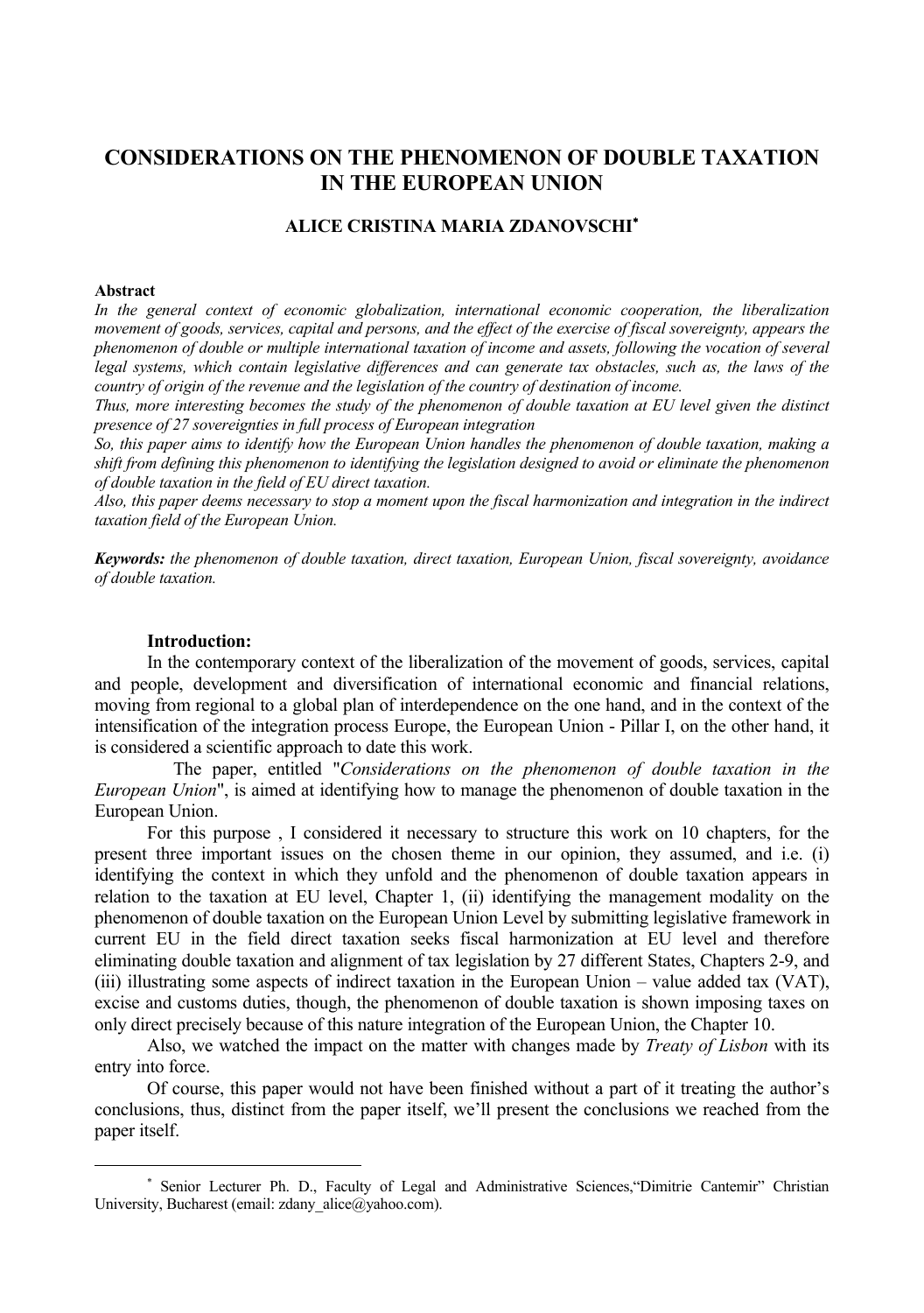In terms of bibliographic sources, they include both the professional literature in the field of tax law and EU law, and community legislation and case law with implications in the field.

#### **1. Taxation in the European Union and the phenomenon of double taxation**

In the general context of economic globalization, international economic cooperation, the liberalization movement of goods, services, capital and persons, and the effect of the exercise of fiscal sovereignty, appears the phenomenon of double or multiple international taxation of income and assets, following the vocation of several legal systems, which contain legislative differences and can generate tax obstacles, such as, the laws of the country of origin of the revenue and the legislation of the country of destination of income.

Integration into the European Union  $(EU$  further)<sup>1</sup> imposed solving the problems related to fiscal harmonization<sup>2</sup>, implicitly fiscal sovereignty<sup>3</sup>, as well as the phenomenon of double taxation<sup>4</sup> and its prevention.

Remember, first, that EU fiscal policy is founded on the General Principles of the Treaty of Amsterdam respectively, *Common intern market*, *non-discrimination* and *legislative approximation*  and on the *freedom of movement of goods, persons, services and capital.*<sup>5</sup>

Thus, **harmonization of fiscal policy** *at European level is the result of* **the compromise made** *between the sovereignty of Member States and obstacles created by differences in the legal system for different categories of taxes and fees*. The current level of harmonization achieved by the Member States clearly shows that *the uniformity of taxes will not be spontaneous and will not evolve quickly*. 6

However, at the EU level, according to doctrine<sup>7</sup>, cannot talk about politics generally applicable fiscally, despite the introduction of the Single Market and Economic and Monetary Union.

 $\frac{1}{1}$  With the entry into force of Treaty of Lisbon on December 1, 2009, *the European Union has a single legal personality, thus, EU substitutes and succeeds the European Community*. Also, *EU is based on the Treaty on European Union* (TEU) and the *Treaty on the Functioning of the European Union* (TFEU).

Furthermore, regarding the creation of European communities, the establishing of European Union, issues modifying treaties, EU enlargement, see, in detail, Octavian Manolache, *Community Law Treaty* (Bucharest, C.H. Beck, 2006), p.3-19; Augustin Fuerea, *European Union Manual* (Bucharest, Legal Universe, 2006), p.13-26, p.32-77; Tudorel Ştefan and Beatrice Andreşan-Grigoriu, *Community Law* (Bucharest, C.H. Beck, 2007), p.1-42; Gilbert Gornig şi Ioana Eleonora Rusu, *European Union Law* (Bucharest, C.H. Beck, 2007), p.8-23; Stelian Scǎunaş, *The European Union* (Bucharest, C.H. Beck, 2008)*, p.*73-98, p.276-285; see, also, www.eurlex.eu.<br><sup>2</sup> D.D. Saguna, op. cit., p. 617 *apud* Rada Postolache, *Financial Law* (Bucharest: C.H. Beck, 2009), p.178.

 $3$  The right to establish and collect taxes on a given territory was named fiscal sovereignty or, in other words, *exclusive competence of the State in the field of taxation;* right that the State does not share it with anyone and the manner in exercising this right should not be answerable to any court or international organization. Currently, this last aspect *receives new nuances in the context of globalization*. For more aspects regarding fiscal sovereignty see, in detail, Alice Cristina Maria Zdanovschi, "*The concept of fiscal sovereignty*" (communication presented at the Scientific Session of Teachers of Legal and Administrative Sciences Faculty, Christian University "Dimitrie Cantemir", (Bucharest, April 7, 2011). 4

<sup>&</sup>lt;sup>4</sup> Regarding the phenomena of double taxation see, for example, in detail, Narcisa Roxana Moșteanu, *International double taxation* (Bucharest: Didactic and Pedagogic Publishing House. R.A., 2003), p.7-31; Guerrino Sozza, *La fiscalità internazionale* (Milano: Edizioni Fag, 2010), p.99-137, Daniela Camelia Nemoianu, "*Avoiding double taxation in the context of bringing Romanian legislation to the European Union standards"* (Ph. D. Thesis, University of Bucharest, 2005)*,* 200-205, Alice Cristina Maria Zdanovschi, "*International Taxation*" (Ph. D. Thesis, University of Bucharest, 2011), p.183-202.

<sup>&</sup>lt;sup>5</sup> Nemoianu, "*Avoiding double taxation*.", p.19.

Regarding this aspect, see, in detail, Dan Drosu Şaguna and Tofan Mihaela, *Financial and fiscal European Law* (Bucharest, C.H. Beck, 2010), p.209.

Nemoianu, "*Avoiding double taxation.*", p.19.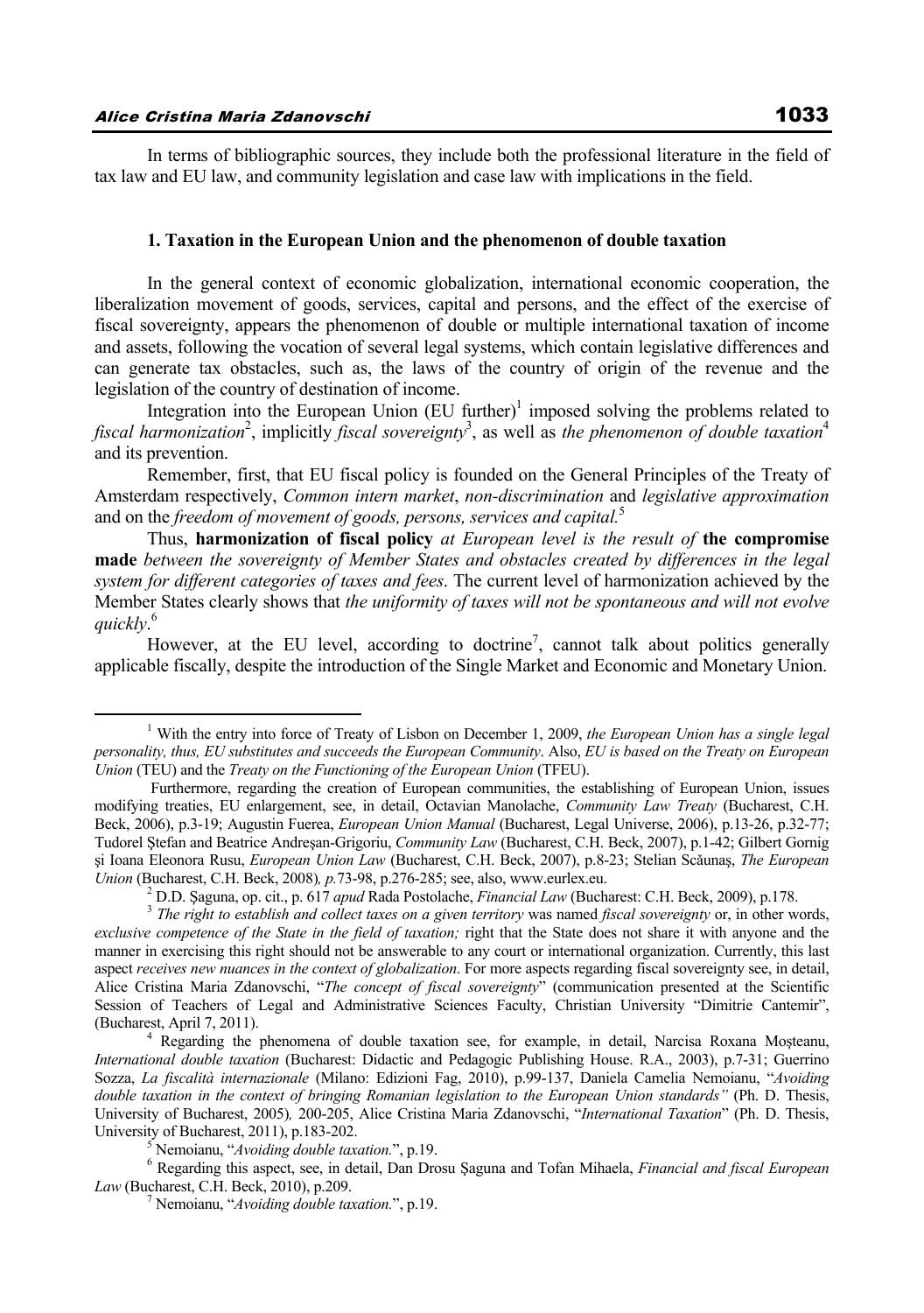European primary law of basic treaties in the field of taxation contributes through secondary legislation, namely directives and regulations<sup>8</sup>. But they are not concerned about taxpayer only for certain taxes that they had *to adapt* to ensure *fundamental objective* of "*freedom of movement and non-discrimination*". For this reason *some taxes are in power of community institutions* that created *common rules on them*. 9

Also, *Community directives into national law* **are part of positive law**<sup>10</sup> and *it stands under the direct control of the Court of Justice of the European Union* (CJEU further)<sup>11</sup>. Thus, note in this regard on the value added tax (VAT) as it became a real court of last resort for fixing jurisprudence<sup>12</sup>.

According to specialized literature<sup>13</sup>, *the general legal framework of the taxation at EU level* could be justified by the overall objective expressed in the *Treaty establishing the European Community* (TEC further)<sup>14</sup> at *article 3* according to which, certain tasks are required, and among them are relevant:

a) according to *article 3 paragraph 1 letter c TEC*, **a functioning internal market** characterized by the abolition of obstacles between Member States to the free movement of goods, persons, services and capital,

b) according to *article 3 paragraph 1 letter h TCE*, **the approximation of the laws of Member States** to the extent required for the functioning of the common market.

We still have to emphasize that with the coming into force of the *Treaty of Lisbon* on 1 December 2009, there were many changes in the founding treaties, thus, besides changing the name of the *Treaty establishing the European Community*, into the *Treaty on the Functioning of the European Union* (TFEU further), **article 3 paragraph 1 TEC**<sup>15</sup> **was repealed and replaced**<sup>16</sup> **by articles 3 to 6 TFEU<sup>17</sup>.** Also the communities' purpose was provided by *former Article 2 TEC*, now *repealed and replaced on the merits of Article 3* of the *Treaty regarding the European Union*  $(\dot{TE}U)^{18}$ .

So, on the basis of the general legal framework of taxation, as existing in the repealed provisions and continuing into the new form in force, in **direct taxation** matter *have been issued a number of directives to remove tax barriers*.

Thus, in light of defending and application of freedom of establishment<sup>19</sup>, there is *a common tax regime* applicable to the founding companies and subsidiaries of different Member States, mergers, separations, transfer of assets and exchanges of shares between societies in different Member States and the transfer of the registered office of a European society (SE) or European cooperative societies (SCE), between Member states, interest rates and royalty payments made

 8 Radu Bufan, *"The taxation of transactions with foreign elements (I),*" *Commercial Law Journal 1* (2005):

<sup>12</sup> Regarding this aspect, Postolache, *Financial law.p.* 180.<br><sup>13</sup> Nicoleta Diaconu, "*Tax regulations in the European Union*," *Commercial Law Journal* 2 (2009): p.8-9.<br><sup>14</sup> For the present paper in regard with TEC we C325, p.33, 24.12.2002.<br>
<sup>15</sup> See for the former text,<br>
http://eur-lex.europa.eu/ro/treaties/dat/12006/pdf/ce00020090212ro00010331.pdf, 44-45.

<sup>181. &</sup>lt;br><sup>9</sup> See, Postolache, *Financial law*, p. 179.

<sup>&</sup>lt;sup>10</sup> See, *art.11 Romania's Constitution*.<br><sup>11</sup> Until the entry into force of Treaty of Lisbon the former title of the Court was *the Court of Justice of the European Communities* – CJCE.

 $h<sup>16</sup>$  See, the correlation tables, consolidated version of the Treaties, accessed 19 January 2012.

http://eur-lex.europa.eu/LexUriServ/LexUriServ.do?uri=OJ:C:2010:083:0361:0388:RO:PDF, 367,<br><sup>17</sup> Now art.3-6 TFUE provides areas of EU competence.<br><sup>18</sup> See, art.3 TEU, consolidated version - www.eurlex.eu, OJ C 83/17, RO 30

<sup>&</sup>lt;sup>19</sup> See in this regard, Raluca Moise, "*Freedom of establishment under Community law and direct taxation*," *Romanian Journal of Community Law* 3 (2005): p.64-70.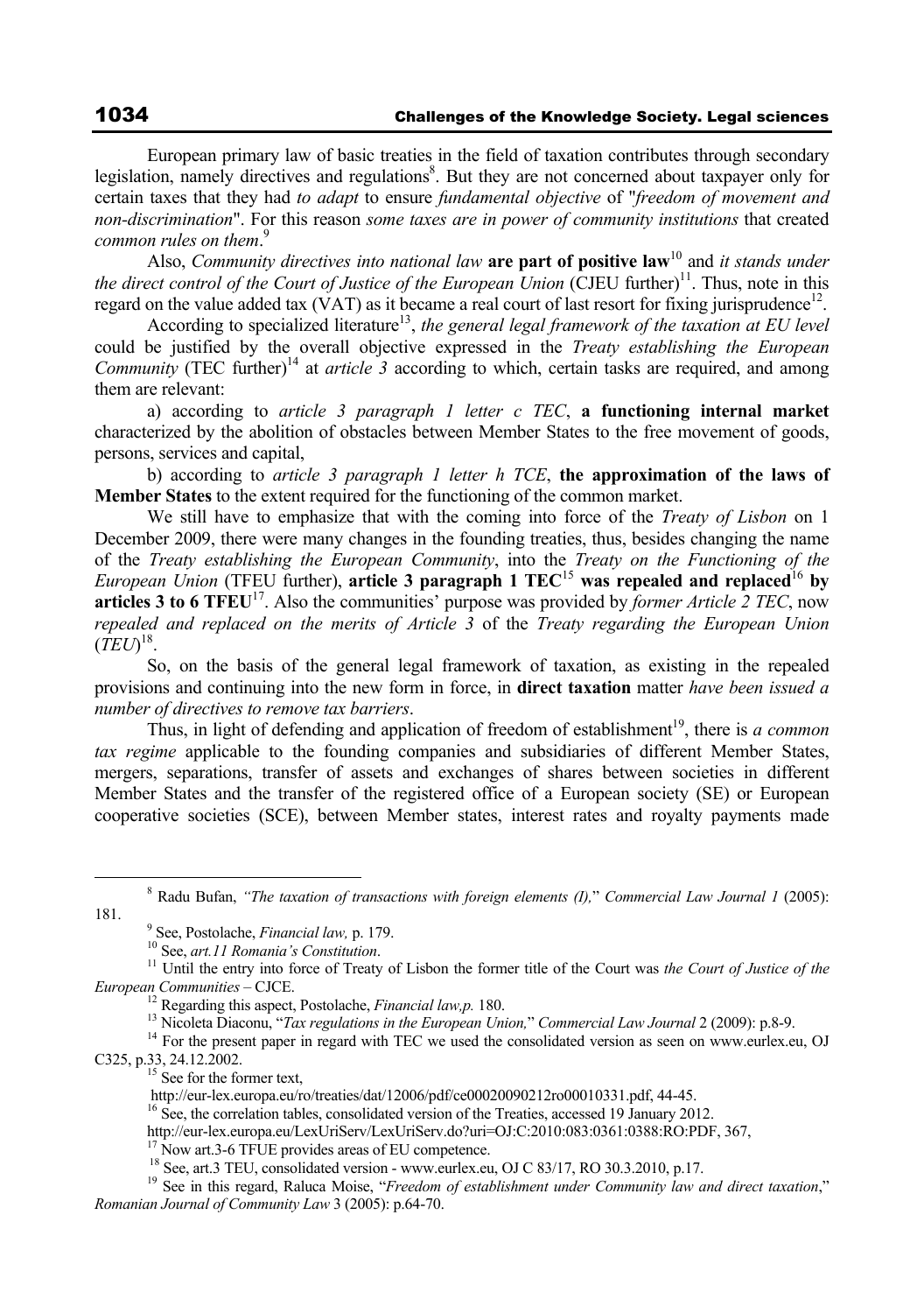between the associated societies in different Member States, the arbitration procedure to avoid economic double taxation.

For all that, in the reasoning of such directives it shows that: "In a Single Market having the characteristics of a domestic market, transactions between companies of different Member States should not be subject to less favorable tax conditions than those applicable to the same transactions carried out between companies of the same Member State<sup>"20</sup>, or "whereas mergers, divisions, transfers of assets and exchanges of shares concerning companies of different Member States *may be necessary in order to create within the Community conditions analogous to those of an internal market* and *in order thus to ensure the establishment and effective functioning of the common market*; whereas *such operations ought not to be hampered by restrictions, disadvantages or distortions arising in particular from the tax provisions of the Member States*; whereas to that end it is necessary to introduce with respect to such operations *tax rules which are neutral from the point of view of competition*, in order **to allow enterprises to adapt to the requirements of the common market, to increase their productivity and to improve their competitive strength at the international level**;

whereas *tax provisions disadvantage such operations, in comparison with those concerning companies of the same Member State*; whereas **it is necessary to remove such disadvantages**;

whereas *it is not possible to attain this objective by an extension at the Community level of the systems presently in force in the Member States*, since differences between these systems tend to produce distortions; **whereas only a common tax system is able to provide a satisfactory solution**  in this respect<sup>"21</sup>.

In the same vein a major importance, in our opinion, in harmonizing the laws for the functioning of the common market were the provisions in art.293 TEC. Thus, art.293 TEC ruled *that Member States, as appropriate, will conduct negotiations for the abolition of double taxation in the Community for the benefit of their nationals*. Today, after the entry into force of the Treaty of Lisbon, art.293 TEC was repealed as there was no correspondent in TFEU.

Concomitantly, keep in mind that this article found it's applicability in the Convention on Arbitration<sup>22</sup>, which established a arbitrary procedure of avoiding double taxation, but it only concerns the avoiding of economic double taxation $^{23}$ .

According to this Convention, **there is no obligation for the Member States to effectively eliminate double taxation**; *bilateral arrangements are limited in foreseeing the efforts made by the States in eliminating them*.

Therefore **Member States shall keep full sovereignty on direct taxes** *bearing the responsibility in this area*. Because while indirect taxes is affecting goods and services quite independently of national structures and institutions, direct taxes underlines national visions on fiscal equity; thus, direct taxes are closely correlated with characteristics of a national legal system, with that national identity; therefore *the matter of direct taxes belongs to the Member States*24.

This is highlighted by the **CJEU jurisprudence** and then after *commenting upon this jurisprudence* both national<sup>25</sup> and international<sup>26</sup> reference materials.

<sup>&</sup>lt;sup>20</sup> According to Directive 2003/49/EC, on this act also see *infra 7*.<br><sup>21</sup> Directive 90/434/CEE, accessed 19 January 2012, http://eur-lex.europa.eu/LexUriServ/LexUriServ.do?uri= CONSLEG:1990L0434:20070101:EN:PDF, see also Directive 90/435/CEE. 22 Nemoianu, "*Avoiding double taxation.*", 24; Florin Norocel Petroşel, "*Avoiding double taxation in* 

international relations," (Ph. D. Thesis, University of Bucharest 2007), p.96. See infra 4.<br><sup>23</sup> Postolache, *Financial law, p.*180.<br><sup>24</sup> Bufan, "*Taxation* ... (*I*)," p.182.<br><sup>25</sup> See, for example, Moise, "*Freedom of est* 

Inspecteur van de Belastingdienst/Particulieren/Ondernemingen buitenland te Heerlen, Judgment made on the 5 of July 2005, not published, Journal of Romanian Community Law 3 (2006): 133-49.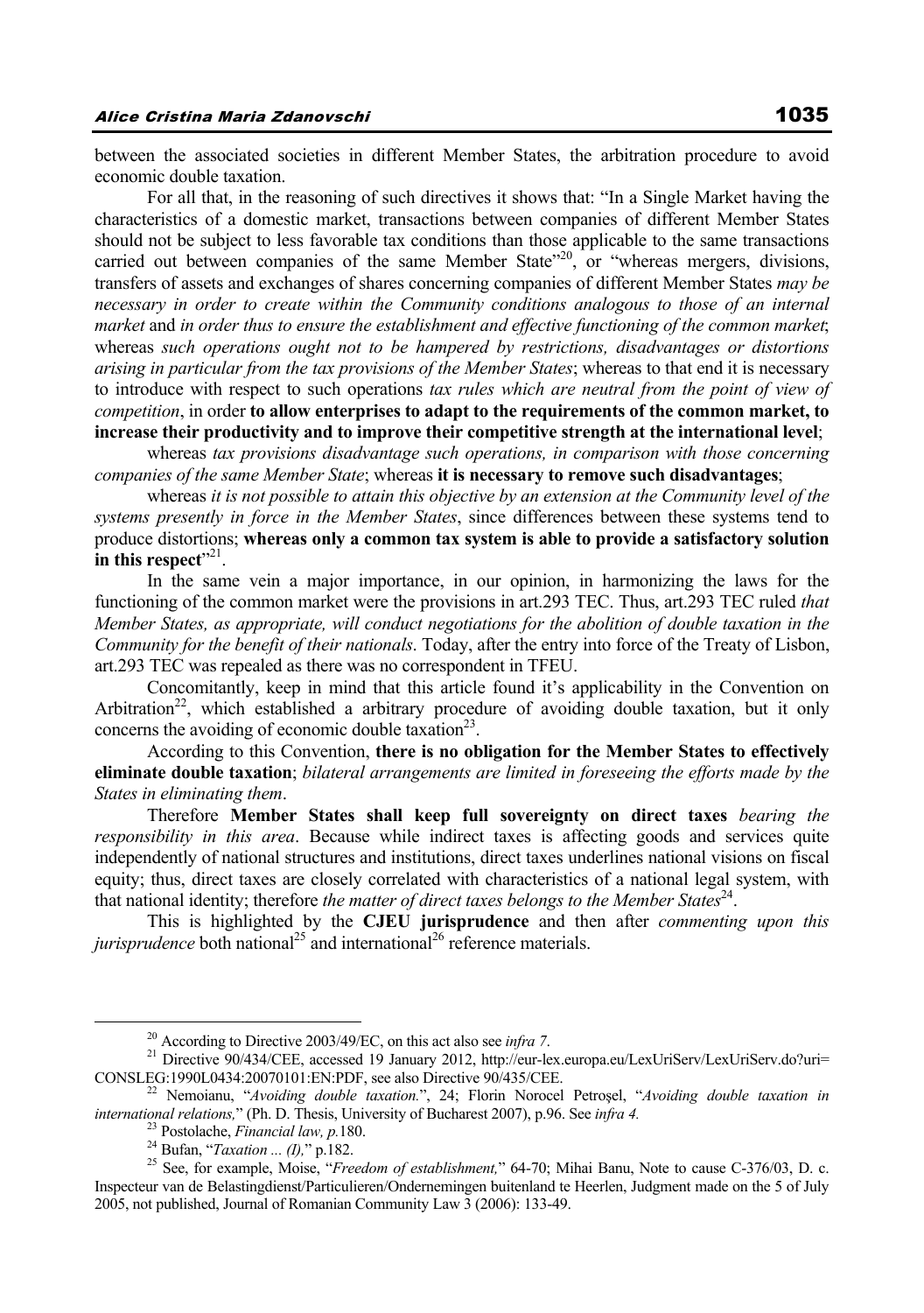Thus, in **Case C-298/05**<sup>27</sup> Columbus Container Services BVBA & Co. against Finanzamt Bielefeld-Innenstadt, Judgment of the Court of 6 December 2007, the Court decides the following:

"27. As a preliminary point, it must be recalled, that, according to *settled case-law***, in the absence of unifying or harmonizing measures adopted by the Community**, *the Member States remain competent* to determine the criteria for taxation of income and wealth with a view to eliminating double taxation by means inter alia of international agreements (see, in particular, Case C-307/97 Saint-Gobain ZN [1999] ECR I-6161, paragraph 57; Case C-290/04 FKP Scorpio Konzertproduktionen [2006] ECR I-9461, paragraph 54; and Case C-374/04 Test Claimants in Class IV of the ACT Group Litigation [2006] ECR I-11673, paragraph 52).

28. However, although **direct taxation falls within their competence**, the Member States *must exercise that competence consistently with Community law* (see Case C-265/04 Bouanich [2006] ECR I-923, paragraph 28, and Test Claimants in Class IV of the ACT Group Litigation. paragraph 36).

44. In this respect, *double taxation conventions* such as those envisaged in Article 293 EC **are designed to eliminate or mitigate the negative effects on the functioning of the internal market** *resulting from the coexistence of national tax systems* referred to in the preceding paragraph ( Kerckhaert and Morres, paragraph 21).

45. **Community law**, **in its current state** and in a situation such as that in the main proceedings, **does not lay down any general criteria for the attribution of areas of competence between the Member States in relation to the elimination of double taxation within the European Community**. Consequently, apart from Council Directive 90/435/EEC of 23 July 1990 on the common system of taxation applicable in the case of parent companies and subsidiaries of different Member States (OJ 1990 L 225, p.6), the Convention of 23 July 1990 on the elimination of double taxation in connection with the adjustment of profits of associated enterprises (OJ 1990 L 225, p.10) and Council Directive 2003/48/EC of 3 June 2003 on taxation of savings income in the form of interest payments (OJ 2003 L 157, p.38), *no uniform or harmonization measure designed to eliminate double taxation has as yet been adopted at Community law level* (see Kerckhaert and Morres, paragraph 22).

Also, previous CJEU jurisprudence established certain rules<sup>28</sup>:

a) elimination of double taxation within the Community represents one objective of the Treaty,

b) apart of the Convention in 23 July 1990 concerning the elimination of double taxation in connection with profit adjustments in associated enterprises (*Convention on arbitration*), there are no

 <sup>26</sup> In this regard see, Timothy Lyons, "*Direct taxation and the Court of Justice: the Virtues of Consistency*" (Communication presented at the "Community Taxation: Recent Developments and Future Perspectives", Trier, October 30-31, 2003). 27 OJ C 022, p.0003-0003, 26.01.2008**.** Case C-298/05: Judgment of the Court (First Chamber) of 6 December

<sup>2007 (</sup>reference for a preliminary ruling from the Finanzgericht Münster (Germany)) — Columbus Container Services BVBA & Co. v Finanzamt Bielefeld-Innenstadt (Articles 43 EC and 56 EC — Taxes on revenue and wealth — Conditions for taxing the profits of an establishment situated in another Member State — Double taxation convention — Methods of exempting or offsetting tax). For this case see, www.eurlex.eu, accessed May 2009.

In that respect, also see, CJEU, Case C-194/06 Staatssecretaris van Financiën against Orange European Smallcap Fund NV, Judgment of 20 May 2008, where as has been observed in paragraphs 30, 32 and 48 of this judgment*, it is for the Member States to organize their systems for taxing distributed profits and to define*, in that context, *the tax base and the tax rate which apply to the shareholder receiving them*, and that, **in the absence of any unifying or harmonizing Community measures**, *Member States retain the power to define, by treaty or unilaterally, the criteria for allocating their powers of taxation*.

See also, CJEU, Case C-101/05 Skatteverket against A, Judgment of 18 December 2007, according to paragraph 19, although direct taxation falls within their competence, the Member States must none the less exercise that competence consistently with Community law.<br><sup>28</sup> See in detail, Mihai Banu, Note to cause C-376/03, 144.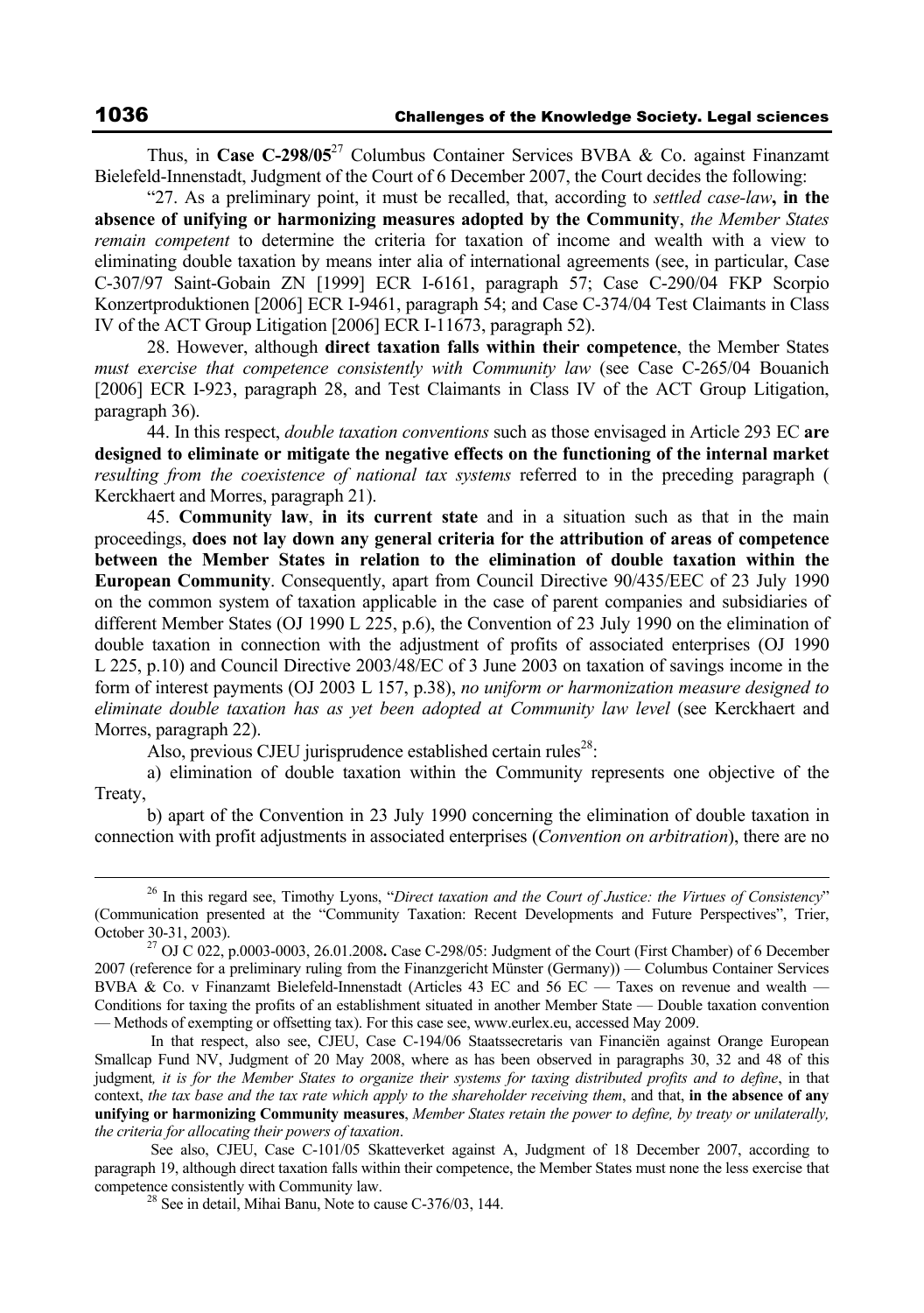unification or harmonization to eliminate double taxation adopted at Community level or by Member States through multilateral conventions, under Article 293  $TEC<sup>29</sup>$ .

On the other hand, under Article 293 TEC, now repealed, Member States, joined, when necessary into negotiations between them looking for guarantees in the interest of own nationals, of eliminating the double taxation, by *concluding of bilateral agreements*<sup>30</sup> between them, which found inspiration from double taxation pattern conventions on income and wealth tax, drafted by the  $OECD<sup>31</sup>$ 

However, *it is not for the Court competence*, under art.234 TEC<sup>32</sup>, *to rule on possible violations of the provisions of this kind of Convention by a contracting Member State*. Thus, **the Court is unable to examine the relationship between a national measure and regulations of an agreement in order to avoid double taxation**; this aspect does not fall in the Community law<sup>33</sup> area of interpretation. And because *the scope of a bilateral tax conventions* concluded by Member States is *limited to individuals or legal persons specified* therein<sup>34</sup>.

According to law enforcement application priority<sup>35</sup> of EU law with regards to a report between conventions to avoid double taxation and Community law, within the European Union, Member States may not agree, by *bilateral tax conventions against EU rules.* In consequence, community law prevails over provisions of bilateral tax conventions. Aspect accepted in the specialized literature<sup>36</sup>.

It may be noted, as was noted in the specialized literature<sup>37</sup>, there is a "*negative harmonization*" *by case law in matters of taxation.* Thus, the Court, removing from application, by its jurisprudence, national legislation incompatible stipulations, cannot form a tax system compatible with the common Market; therefore this integration takes place in a negative matter, only by abolishing the incompatible systems without proposing an acceptable alternative<sup>38</sup>.

 Also, this "negative harmonization" is given in applying the article regarding nondiscrimination and those regarding basic freedoms<sup>39</sup>. Thus, this articles, being applied directly to individuals or legal persons in the EU, they can be invoked directly before national courts which, under certain cases, may require a preliminary decision in Court. And decisions of the CJEU *exceed the individual and leads to the harmonization of national tax rules*.

However, the specialized literature<sup>40</sup> holds **a Single European Tax opportunity**, *in the complex context of fiscal harmonization at EU level*, process which represents *the alignment of normative rules* in taxation matter in Member States, *to diminish* and, if possible *eliminate the negative effects* produced by *different tax systems between the Member States of the common market*.

<sup>&</sup>lt;sup>29</sup> Case C-336/96, Gilly, in ECR [1998] I-2793, pct.24 *apud* M. Banu, notă la cauza C-376/03, 144.<br><sup>30</sup> See, for example, art.9 Directive 2003/49/CE, that states a *delimitation clause*, so, "this Directive shall not affect the application of domestic or agreement based provisions which go beyond the provisions of this Directive and are designed to eliminate or mitigate the double taxation of interest and royalties". See also, *infra* 7*.* 31 Mihai Banu, Note to cause C-376/03, 144.

<sup>&</sup>lt;sup>32</sup> Now art. 267 TFUE.

<sup>33</sup> See, paragraphs 46, 47 of C-298/05, CJEU.

<sup>34</sup> Paragraph 50 C-194/06, CJCE,

<sup>&</sup>lt;sup>35</sup> See, for exemple, Manolache, *Treaty*, 67 and next; Fuerea, *Manual*, 172 and next; Ştefan and Andreşan-Grigoriu, *Community Law*, 187 and next.

<sup>&</sup>lt;sup>36</sup> Bufan, "*Taxation... (I),*" 183.<br><sup>37</sup> Nemoianu, "*Avoiding double taxation.*"*p.* 25; Petrosel, "*Avoiding double taxation.*" P.97; Moise, "*Freedom of establishment.*" *p.* 70; Timothy Lyons, "Direct taxation and."

<sup>&</sup>lt;sup>38</sup> Moise, "*Freedom of establishment*," p.70.<br><sup>39</sup> Terra B and P.Wattel, European Tax Law, Deventer, Editura Kluwer, 1993 *apud* Nemoianu, "*Avoiding double taxation*." 25; Petrosel, "*Avoiding double taxation*." p.97.

<sup>&</sup>lt;sup>40</sup> In this regard, see, in detail, Saguna and Tofan, *Financial*, p.205-210.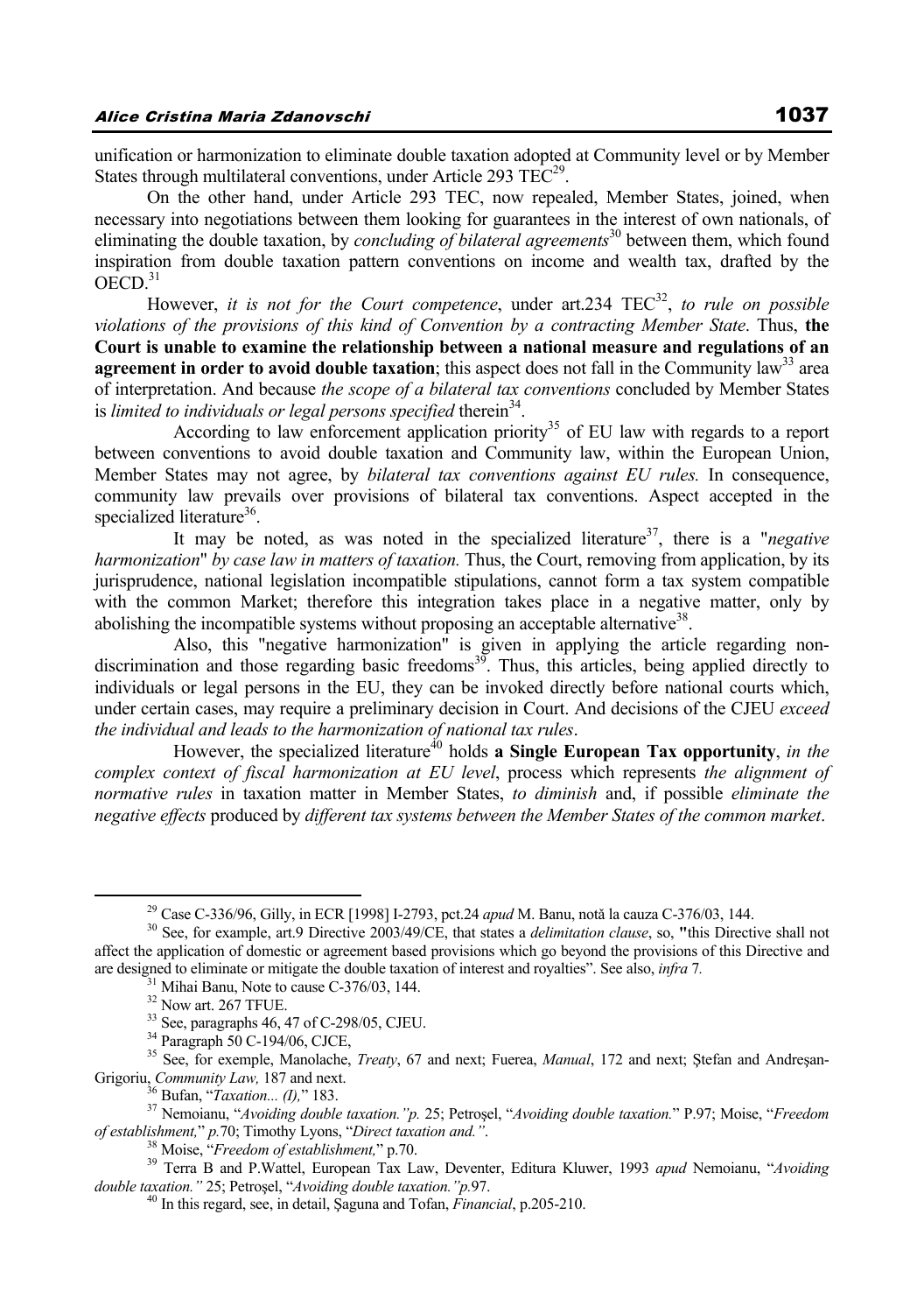Regarding the opportunity of a single EU tax, **a measure** relatively **recent** taken at EU level is the **European Commission proposal**<sup>41</sup> to regulate *a common system of calculating the tax base of companies* operating in the EU - **a common consolidated corporate tax base (CCCTB)**.

According to the Commission's press release<sup>42</sup>, the purpose of this proposal is to significantly reduce the administrative burden of compliance costs and legal uncertainty currently faced by EU companies, which *to determine their taxable profits must comply with up to 27 different national systems*.

*CCCTB* **objective** is that *companies benefit from a* **system of "single window"** *for submitting tax returns and to consolidate all profits and losses across the EU*. **Member States will retain full sovereign right to establish its own corporate tax rate**.

However, the CCCTB is seen to be<sup>43</sup>, at EU level, **an important initiative in the elimination of obstacles that stand in the way of completing the single market**.

 However, an increasingly powerful harmonization was done on **indirect taxes**, consumption taxes, excise duties and tax that is value added. They are governed by *common rules* that define the criteria for settlement, cases of exemption, deduction rules, *Member states keeping the right to establish rules of payment and control*.

 Common internal market being an area *without borders* required *the dissolution of the mechanism of formalities and delays.*<sup>44</sup> The abolition of tax frontiers required the replacement of the destination *principle* with that of the **home country**, bearing the tax burden taking place in the State where the goods and services were produced, no matter where they are consumed, showing importance for indirect taxes, especially VAT which has the largest share in them.<sup>45</sup>

However, the appreciation is that "these taxes stays a juxtaposition of national taxes, each tax retaining the essence of fiscal sovereignty; decisions in this area are continuing to be taken by unanimity, common standards staying powerless<sup>"46</sup>. In other words, *a fiscal union* is not possible; any state acts to prevent fiscal erosion, to keep its fiscal sovereignty. <sup>4</sup>

 It is noted that under the *Treaty on the Functioning of the European Union*, especially the article 113 TFEU (ex-art.93 TEC) to ensure proper functioning of the single market, the European Union has harmonization competencies of the laws on indirect taxation, including the base and tax  $rates<sup>48</sup>$ 

 Also, in a first stage, the harmonization has taken the form of total suppression of customs duties between member states followed by the adoption of a common customs tariff and the elimination of taxes and measures equivalent to customs duties, realizing *customs unification*<sup>49</sup>.

In light of the phenomenon of double taxation which can be found only in direct taxes, there is necessary an overview of the current legislative framework in the field of European Union direct  $taxation<sup>50</sup>$ , thus preceded by a presentation.

<sup>&</sup>lt;sup>41</sup> See, in detail, the proposal for a Council *Directive concerning on a common consolidated corporate tax base (CCCTB)***,** Bruxelles, 16.3.2011, COM(2011) 121 final, 2011/0058 (CNS), accessed 19 January 2012, http://eurlex.europa.eu/Notice.do?mode=dbl&lang=en&lng1=en,ro&lng2=bg,cs,da,de,el,en,es,et,fi,fr,hu,it,lt,lv,mt,nl,pl,pt,ro,sk,s l,sv,&val=615635:cs&page=1&hwords=CCCTB~. 42 *IP/11/319,* Bruxelles, 16 March 2011, see, accessed 19 January 2012, http://europa.eu/rapid/

pressReleasesAction.do?reference=MEMO/11/171&format=HTML&aged=0&language=en&guiLanguage=en.<br>
<sup>43</sup> Press Release, "Towards a single market act- For a highly competitive social economy- 50 proposals to<br>
optimize labor, comme

<sup>&</sup>lt;sup>44</sup> See, in detail, Manolache, *Treaty*, 221 and next.<br><sup>45</sup> Postolache, *Financial Law,p.* 179.<br><sup>46</sup> J. Grosclaude, Ph. Marchessou, Procédures fiscales, 3<sup>eme</sup> éd., Dalloz, Paris 2004, p.6 *apud* Postolache,<br>*Financial L* 

*Financial Law,* 179-180. 47 Postolache, *Financial Law,* p.180. 48 Diaconu, "*Tax regulations*," p.13. 49 See, for example, Gornig and Rusu, *European Union Law*, p.141 and next.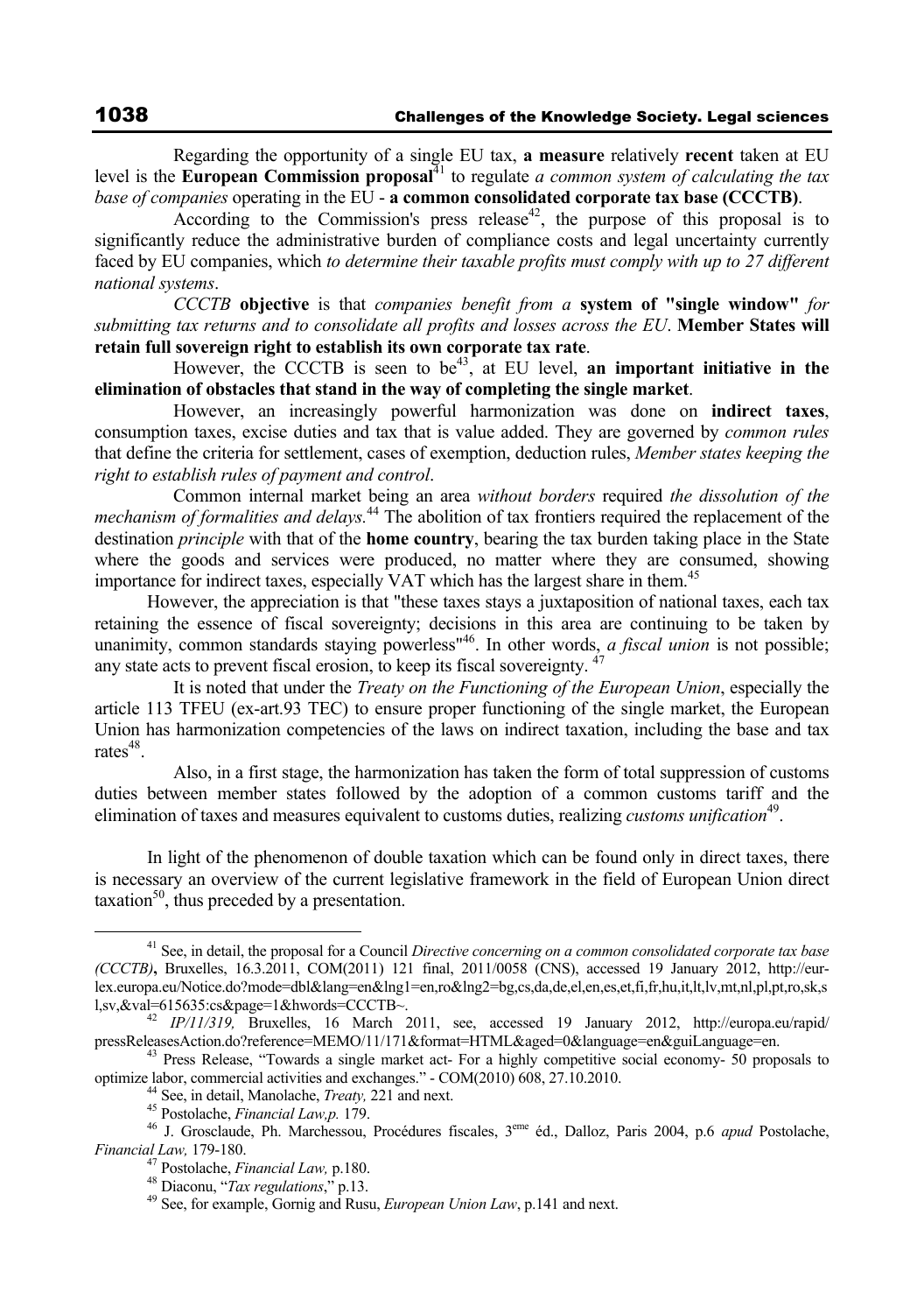**2. Council directive 90/434/EEC**<sup>51</sup> **of 23 July 1990 on the common system of taxation applicable to mergers, divisions, partial divisions, transfers of assets and exchanges of shares concerning companies of different Member States and to the transfer of the registered office, of an SE or SCE, between Member States**

This directive is destined to eliminate fiscal measures that could hamper business reorganization, and sets postponing capital gains taxation at the time of completing a merger or reorganizing of residents in European Union societies. Also, this directive was modified by Directive  $2005/19/EC$  which brings important changes, real improvements<sup>52</sup>, most of them related to the establishment of European societies and European Cooperative societies and they also can transfer their registered office without proceeding to their dissolution.

Thus, in this respect, the Directive establishes that *transfer of the registered office of an SE or SCE does not lead in itself to any taxation of income, profits or capital gains to shareholders*53.

According to Article 1 of Directive 90/434/CEE, *each Member State shall apply this Directive to the following*:

a) mergers, divisions, partial divisions, transfers of assets and exchanges of shares in which companies from two or more Member States are involved;

b) transfers of the registered office from one Member State to another Member State of European companies (Societas Europaea<sup>54</sup> or SE), as established in Council Regulation (EC) No 2157/2001 of 8 October 2001, on the statute for a European Company  $SE^{55}$ , and European Cooperative Societies (SCE), as established in Council Regulation (EC) No 1435/2003 of 22 July 2003 on the Statute for a European Cooperative Society  $(SCE)^{56}$ .

# **3. Council Directive 90/435/EEC**<sup>57</sup> **of 23 July 1990 on the common system of taxation applicable in the case of parent companies and subsidiaries of different Member States**

Under this directive the elimination of profits double taxation is tried between founding societies in Member States and subsidiaries in another Member State and to have it reducing the differences between national tax rules applicable to groups of societies organized at a national level of a Member State and groups of organized societies in EU.

According to article 1 paragraph 1 of Directive 90/435/CEE, *each Member State shall apply this Directive*:

 <sup>50</sup> See, Nemoianu, "*Avoiding double taxation.*", 23 and next; Petroşel, "*Avoiding double taxation.*", 96 and next; Petre Brezeanu, Ilie Şimon and Sorin Celea, *European Taxation* (Bucharest: Economic, 2005), p.215 and next; Petre Brezeanu, *European Finance* (Bucharest: C.H. Beck, 2007), 239 și urm.; also see the incidence legislation. <sup>51</sup> Directive 90/434/EEC, OJ L 225, p.1, 20.8.1990, with subsequent amendments. Entered into force on

January 1, 1992.<br><sup>52</sup> See, Moise, "*Freedom of establishment*,"p. 61-62.<br><sup>53</sup> According to art.10d par.1 Directive 90/434/EEC, also see, art.10d par.2 Directive 90/434/EEC, and, art.10b

par.1 Directive 90/434/EEC, accessed 19 January 2012, http://eur-lex.europa.eu/LexUriServ/ LexUriServ.do?uri= CONSLEG:1990L0434:20070101:EN:PDF. 54 In this regard, see, in detail, Elena Emilia Ştefan, "*European Society (I) – (Societas Europaea),*" *Commercial* 

*Law Journal* 1 (2007): 105-19; Elena Emilia Ștefan, " European Society (II) – (Societas Europaea)," Commercial Law *Journal 2 (2007): 105-18; precum și, Adrian-Milutin Truichici, "General considerations in the commercial european society ('Societas European')," Commercial Law Journal 11 (2008): p.48-53.* 

<sup>&</sup>lt;sup>55</sup> OJ L 294,  $10.11.2001$ , p.1. Regulation as amended by Regulation (EC) No 885/2004 (OJ L 168, 1.5.2004, p.1). 56 OJ L 207, 18.8.2003, p.1. Regulation as amended by Decision of the EEA Joint Committee No 15/2004 (OJ

L 116, 22.4.2004, p.68).  $\frac{57}{57}$  Directive 90/435/EEC, OJ L 225, p.6, 20.8.1990, with subsequent amendments. Entered into force on

January 1, 1992.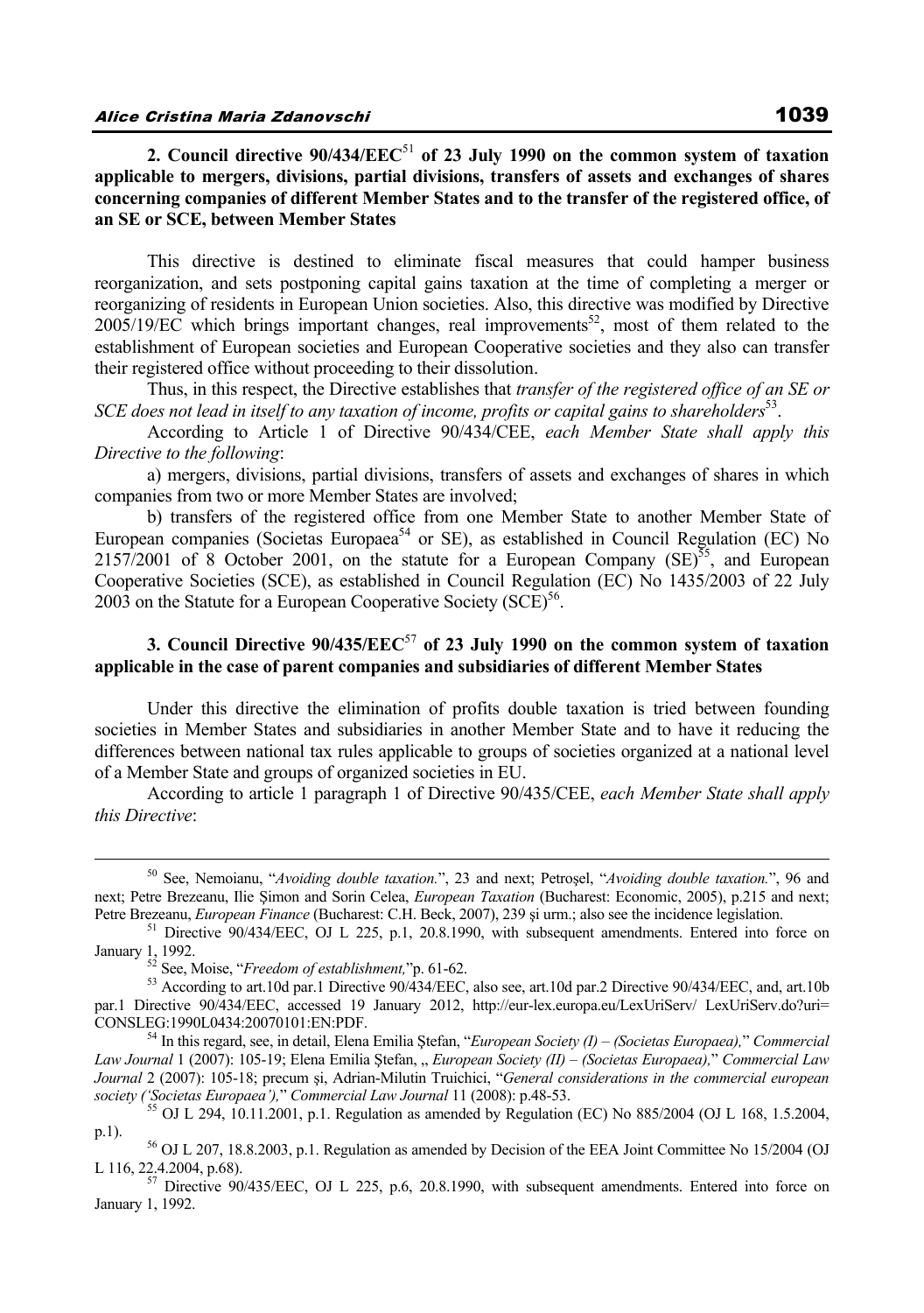a) to distributions of profits received by companies of that State which come from their subsidiaries of other Member States,

b) to distributions of profits by companies of that State to companies of other Member States of which they are subsidiaries,

c) to distributions of profits received by permanent establishments situated in that State of companies of other Member States which come from their subsidiaries of a Member State other than that where the permanent establishment<sup>58</sup> is situated,

 d) to distributions of profits by companies of that State to permanent establishments situated in another Member State of companies of the same Member State of which they are subsidiaries.

Also, this Directive shall not preclude the application of domestic or agreement-based provisions required for the prevention of fraud or abuse.<sup>5</sup>

The Directive prevents the taxation of profit distribution to subsidiaries or, alternatively, allows tax deduction, and also exempts distributions of income from taxation by the parent company to source. So, a common system of taxation applicable to societies that have subsidiaries in different Member States was introduced.

And the effects obtained are the withholding tax repealed for profit distribution by owned subsidiaries in proportion of 10%<sup>60</sup> by a company in another Member State and the possibility that another Member State can tax the profits so distributed only if it gives the founding society a tax credit for the tax paid by the subsidiary in this respect.

However, according to article 3 paragraph 2 of Directive 90/435/EEC, Member States may not implement the directive if minimum participation rates that determine ratio between societysubsidiary are not kept for a continuous period of at least two years. Also, Member States shall have the option of replacing, by means of bilateral agreement, the criterion of a holding in the capital by that of a holding of voting rights.

Furthermore, notice the following issue, namely that this Directive shall not affect the application of domestic or agreement-based provisions designed to eliminate or lessen economic double taxation of dividends, in particular provisions relating to the payment of tax credits to the recipients of dividends.<sup>61</sup>

### **4. 90/346/CEE Convention on the Elimination of double taxation on profits adjustment between associated enterprises,** *known as* **the Arbitration Convention**<sup>62</sup>

This Convention was signed by Member States under Article 293 TEC<sup>63</sup>, introducing **an arbitration procedure** *to prevent double taxation on profits adjusted* between societies associated

 <sup>58</sup> For the purposes of this Directive the term '*permanent establishment*' means a fixed place of business situated in a Member State through which the business of a company of another Member State is wholly or partly carried on in so far as the profits of that place of business are subject to tax in the Member State in which it is situated by virtue of the relevant bilateral tax treaty or, in the absence of such a treaty, by virtue of national law, see art.2 par.2 Directive 90/435/EEC. 59 Art.1 par.2 Directive 90/435/EEC, accessed 19 January 2012, http://eur-lex.europa.eu/LexUriServ/LexUri

Serv.do?uri=CONSLEG:1990L0435:20070101:EN:PDF<br><sup>60</sup> Initially the participation rate was at least 20%, then from January 1, 2007 by 15% and from 1 January 2009

to 10%.  $61$  Art.7 par.2 Directive 90/435/EEC.

 $^{62}$  OJ, L 225, p.10, 20.8.1990. The Convention was signed on July 23, 1990 and came into force on January 1, 1995 for an initial period of five years. And Finance Ministries of Member States in May 1999 signed a protocol extending the Convention, which entered into force on November 1, 2004, see, Nemoianu, "*Avoiding double taxation.*", 27; Petroşel, "*Avoiding double taxation.*", p.99;

Also, in 2006 was adopted a *Code of Conduct* for the implementation of the Convention on the elimination of double taxation in connection with the adjustment of profits of associated enterprises, OJ C 176, p.0008-0012, 28/07/2006.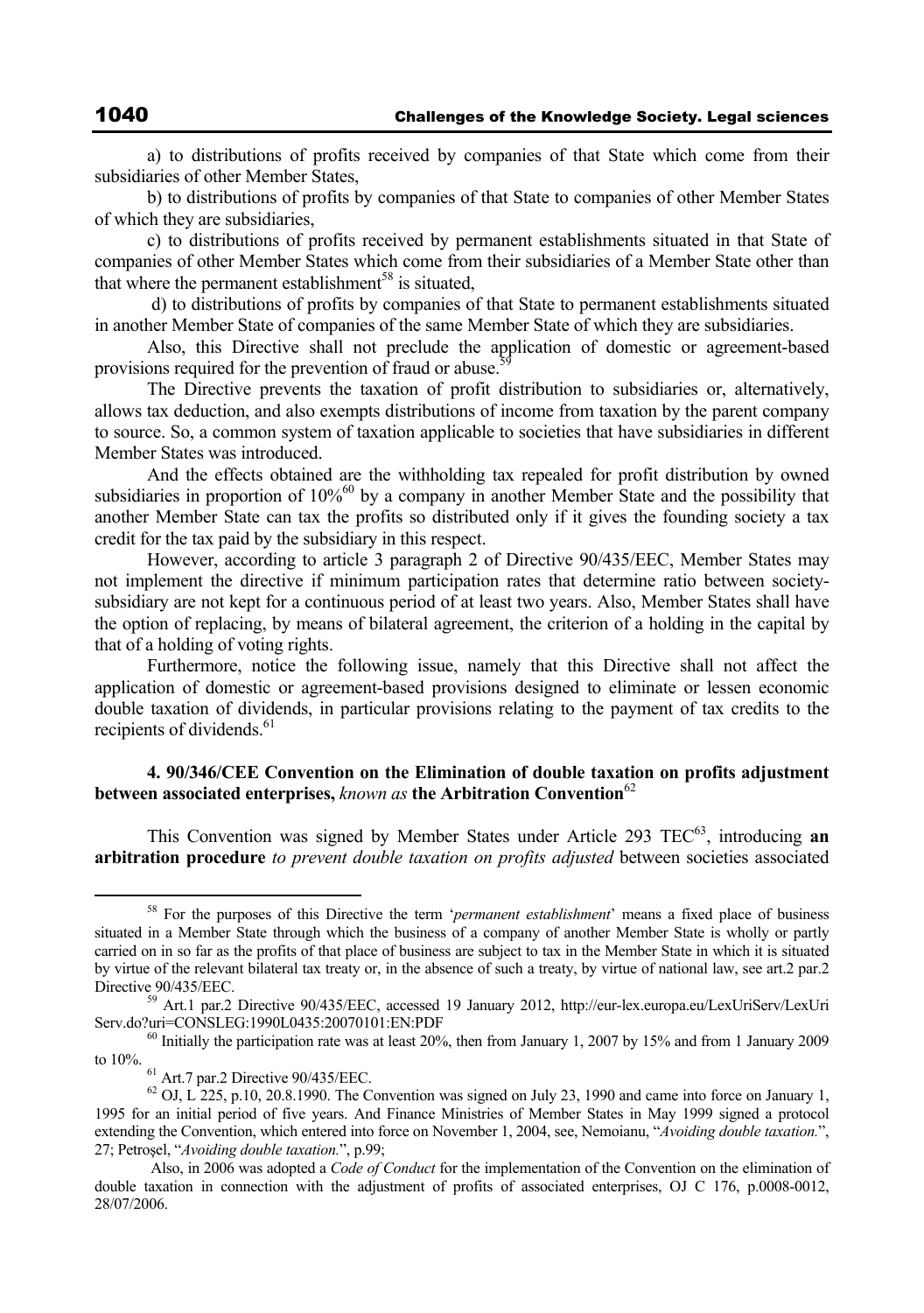(affiliated) from different Member States. The purpose of the Convention was to establish a resolution mechanism of disputes concerning transfer pricing and double taxation through arbitration, independent procedure where Member States may not agree on necessary adjustments.

The procedure under article 6 of the Convention would imply the transmission of a request by the taxpayer towards the competent authority of that State and this State will notify the other involved. If relevant authorities of both countries cannot reach a compromise on eliminating double taxation within two years of filing the application, then, according to article 7, an advisory committee will decide on the case within six months, according to art.11.

Concomitantly, the provisions of article 12 foresee that after a decision was issued, the Member States concerned may enter into additional consultation for another six months, but if they cannot agree on an alternative solution, the opinion of the Advisory Committee shall be binding. Also, the double taxation of profits will be considered eliminated under article 14, when:

a) profits are included in calculating the taxable income in a single state;

b) or profits paid in a state are reduced by an amount equal to tax paid in the other state.

## **5. The code of fiscal conduct in business**<sup>64</sup>

According to doctrine<sup>65</sup>, this code is a useful tool for reducing the extent of the preferential tax facilities treatment of local businesses or obstacles regarding business freedom in the EU, although it is not mandatory and directly applicable.

In the same opinion, the Council and representatives of the Member States adopted on December 1, 1997 a resolution on a code of business concerning the elimination of national fiscal measures which entail a significantly reduced lower level of taxation than any other Member States and which could influence the investment location. The code contains five commitments from Member States:

1. refraining – there will be no new damaging fiscal measures;

2. correction – the existent measures will be analyzed in order to eliminate negative effects in the shortest time;

 3. exchange of information – Member States shall inform each concerning measures likely to have a negative effect;

4. evaluation<sup>66</sup> – Member States will organize a working group that will identify fiscal measures which shall fall under the Code;

The 66 potentially damaging measures can be divided into the following categories:

a) measures regarding the low levels of taxation;

<sup>&</sup>lt;sup>63</sup> Currently repealed by amendments brought by the Treaty of Lisbon.

<sup>64</sup> See, in detail, Brezeanu, *Finance*, 245-246; Brezeanu, Şimon and Celea, *Taxation*, 217-218; Nemoianu, *Avoiding double taxation."*, 28; Petroșel, "*Avoiding double taxation."*, p.100.<br><sup>65</sup> *Idem.* <sup>66</sup>The analysis group was established on March 9, 1998 with representatives of Member States and the

Commission. It identified 66 measures with damaging potential and submitted the list to the finance ministers of the EU Ecofin Council meeting of 29 November 1999. Furthermore, for the past years, several transitional periods appeared to remedy these issues, an example, the period of up to 31 December 2010 for the rules applicable to Belgian centers of coordination, or the taxation of international finances of the Netherlands, and up to 31 December 2011 for the free zone regime in Madeira.

b) measures regarding insurance activities taxation;

c) measures regarding transfer prices of in-group services;

d) measures regarding holding societies;

e) measures regarding partial or total taxation reduction of certain taxation income.

The code identifies five main characteristics which can lead to a damaging fiscal measure:

 <sup>1.</sup> benefits are available only for transactions concluded with non-residents or for non-residents;

 <sup>2.</sup> tax benefits are defined on the internal market;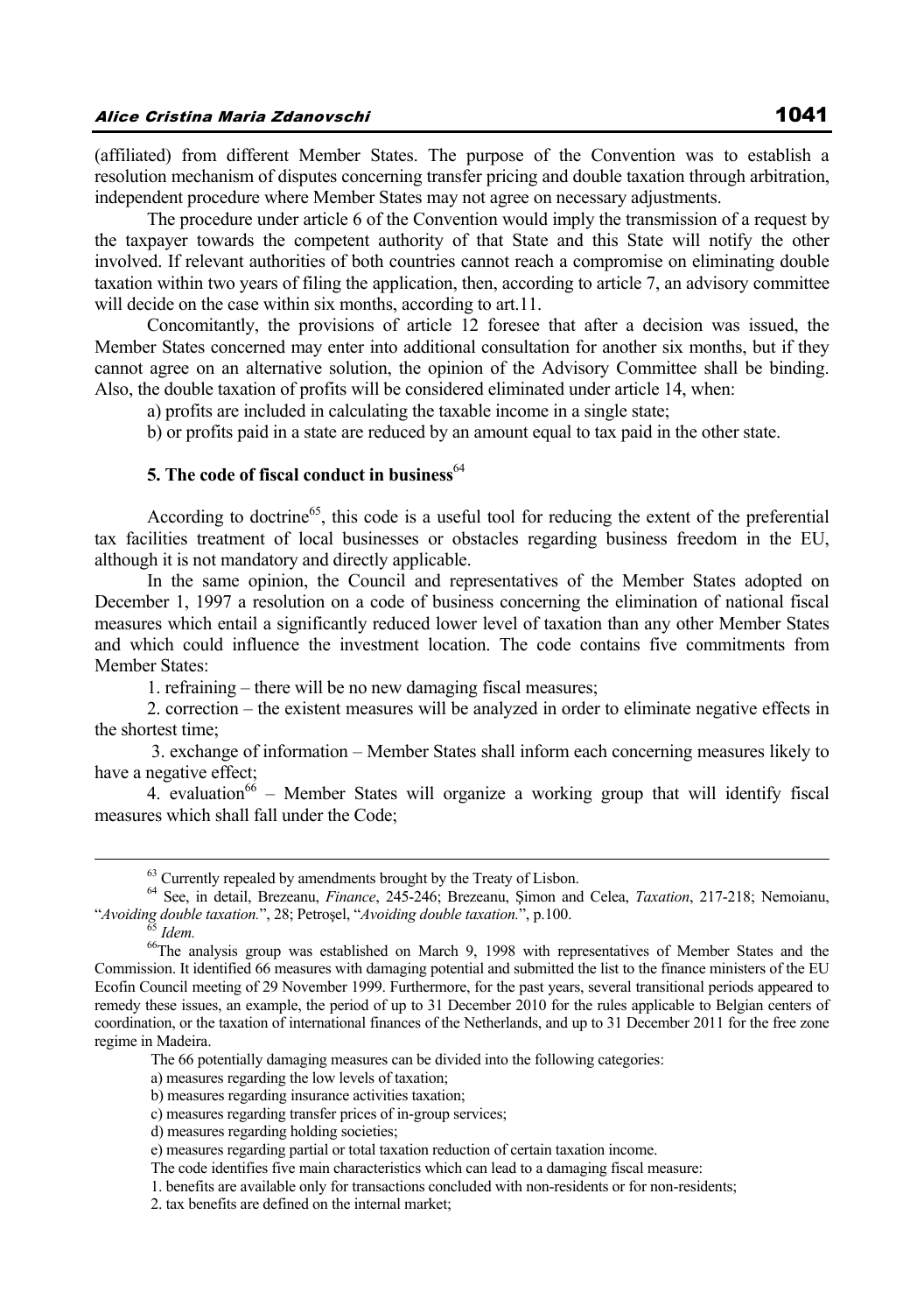5. promotion – Member States shall encourage third party countries repeal damaging or preferential fiscal measures.

## **6. Council Directive 2003/48/EC**<sup>67</sup> **of 3 June 2003 on taxation of savings income in the form of interest payments**

This directive tries *to eliminate distortions in the taxation on income savings*.

The Directive tries to enhance control over taxpayers' income tax that have bank accounts and securities in an EU State other than of residence, and is evading taxation in both states, because the state where the accounts are held does not impose interest towards non-residents and the state is unable to detect them without them declaring the accounts.

According to Article 7 of Directive 2003/48/CE, this Directive shall apply to interest paid by a paying agent established within the territory to which the Treaty applies by virtue of Article 299 thereof.

The ultimate goal is the exchange of information on large scale to ensure tax payments on interest by taxpayers.

Also, similar measures were agreed with Switzerland, Lichtenstein, Monaco, Andorra, San Marino and the United States of America.

However, some states go through a transition period when a withholding tax may apply when the beneficial owner is resident in a Member State other than that in which the paying agent is established, so, Belgium, Luxembourg and Austria shall levy a withholding tax at a rate of 15% during the first three years of the transitional period, 20% for the subsequent three years and 35% thereafter. $68$ 

Also, according to Article 12 of Directive, 75% of tax withheld will be refunded to the resident State and the State where the tax is withheld retains 25% of income.<sup>69</sup>

## **7. Council Directive 2003/49/EC**<sup>70</sup> **of 3 June 2003 on a common system of taxation applicable to interest and royalty payments made between associated companies of different Member States**

 3. benefits are granted without the requirement of a presence or real and substantial economic activity in the offering State;

 4. rules for calculating the profits of multinational groups do not respect internationally recognized principles (OECD);

5. fiscal measures are not transposed or are implemented at the administrative level in a transparent manner.

 $^{67}$  OJ L 157, p.38, 26.6.2003. Directive 2003/48/EC, with subsequent amendments, and entered into force on Julie 1, 2005. 68 Art.11 Directive 2003/48/EC.

 $^{69}$ As for eliminating double taxation, art.14 states that:

"1. The Member State of residence for tax purposes of the beneficial owner shall ensure the elimination of any double taxation which might result from the imposition of the withholding tax referred to in Article 11, in accordance with the provisions of paragraphs 2 and 3.

 2. If interest received by a beneficial owner has been subject to withholding tax in the Member State of the paying agent, the Member State of residence for tax purposes of the beneficial owner shall grant him a tax credit equal to the amount of the tax withheld in accordance with its national law. Where this amount exceeds the amount of tax due in accordance with its national law, the Member State of residence for tax purposes shall repay the excess amount of tax withheld to the beneficial owner.

 3. If, in addition to the withholding tax referred to in Article 11, interest received by a beneficial owner has been subject to any other type of withholding tax and the Member State of residence for tax purposes grants a tax credit for such withholding tax in accordance with its national law or double taxation conventions, such other withholding tax shall be credited before the procedure in paragraph 2 is applied.

 4. The Member State of residence for tax purposes of the beneficial owner may replace the tax credit mechanism referred to in paragraphs 2 and 3 by a refund of the withholding tax referred to in Article 11".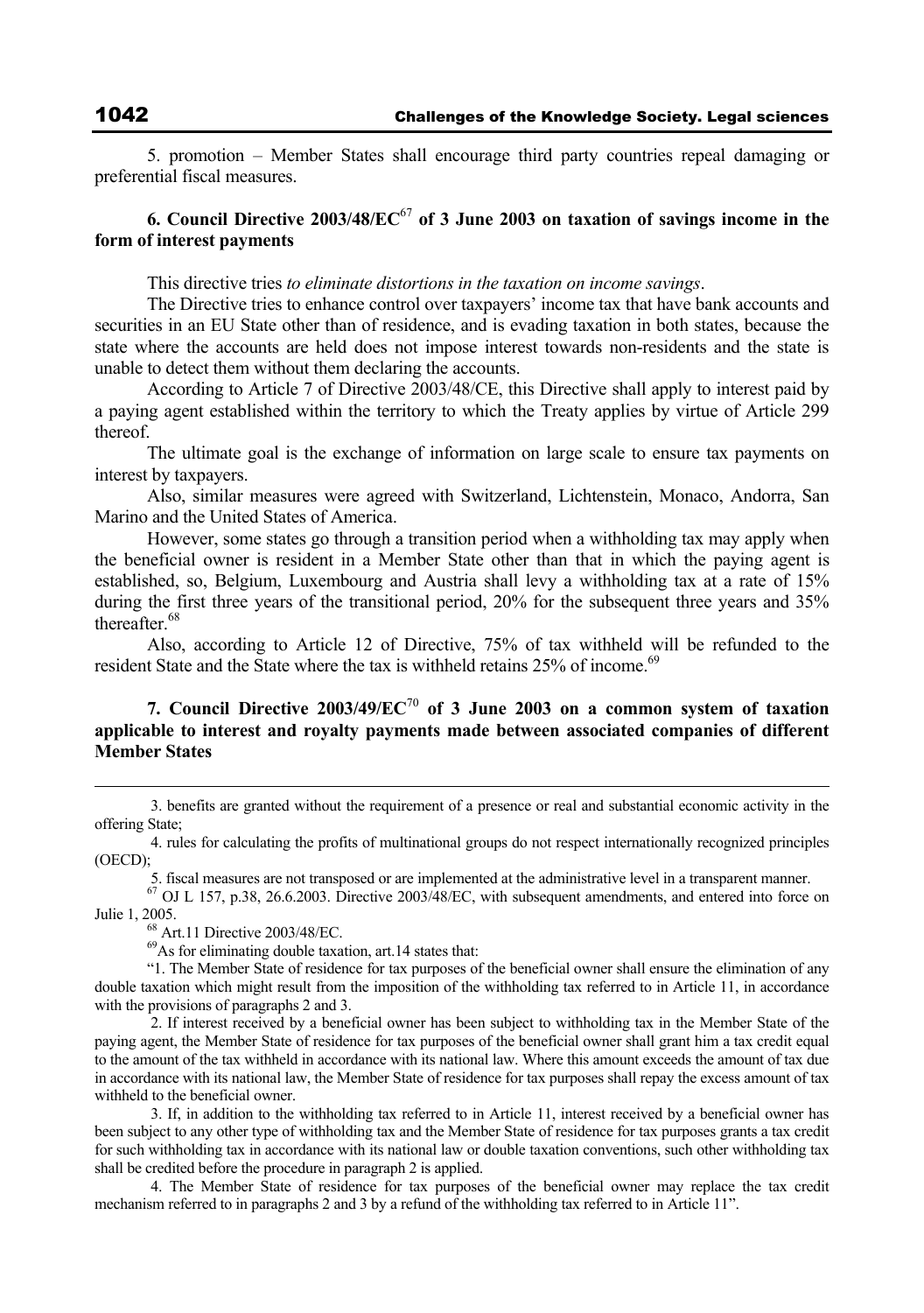The Directive eliminates the taxation on interest and royalties for transboundary payments between associated societies, based on a criterion of 25% stake the European Union by effective beneficiaries, provided they are made on the open market value and ownership control is to be maintained for a period of at least 2 years.

The Directive allows transitional periods for Greece, Spain and Portugal, Czech Republic, Lithuania, Latvia, Poland, Slovakia.

According to Article 2, for the purposes of this Directive:

(a) the term '*interest*' means income from debt-claims of every kind, whether or not secured by mortgage and whether or not carrying a right to participate in the debtor's profits, and in particular, income from securities and income from bonds or debentures, including premiums and prizes attaching to such securities, bonds or debentures; penalty charges for late payment shall not be regarded as interest;

(b) the term '*royalties*' means payments of any kind received as a consideration for the use of, or the right to use, any copyright of literary, artistic or scientific work, including cinematograph films and software, any patent, trade mark, design or model, plan, secret formula or process, or for information concerning industrial, commercial or scientific experience; payments for the use of, or the right to use, industrial, commercial or scientific equipment shall be regarded as royalties.

## **8. Directive 77/799/EEC**<sup>71</sup> **concerning mutual assistance given by the competent authorities of Member States in the field of direct taxation and taxation of insurance premiums**

The Directive establishes rules concerning the exchange of information between Member States allowing the establishment of correct income and capital taxation. It does not impose an obligation to carry out investigations or provide information, if a certain State is restricted by its own law in this respect, for example commercial or state secrets. The information given will have to keep its secret character in the same measure ensured by the internal legislation.

## **9. Directive 76/308/EEC**<sup>72</sup> **concerning reciprocal assistance in the recovery of claims relating to certain levies, duties, taxes and other measures**

This directive contributes to the harmonization of European tax systems. It requires an obligation from the Member States to collect the tax requested by another a Member State. The Directive aims to stop attempts by taxpayers to avoid paying tax obligations by settling out in another country.

 According to the directive, enforcement provisions of the tax debt securities are automatically recognized and treated as directly enforceable in other Member States to expedite the collection. Member States shall treat such tax claims of another Member State as its own debts.

Although the phenomenon of double taxation is shown only in direct taxes, however, we would like to present EU integrationist character by illustrating some aspects of the indirect taxation in the EU.

 $70$  OJ L 157, p.49, 26.6.2003. Directive 2003/49/CE, with subsequent amendments, and entered into force on Julie 1, 2004.<br> $\frac{71}{10}$  OJ L 336, p.15, 27.12.1977. Directive 77/799/EEC, with subsequent amendments. See consolidated version -

www.eurlex.eu.  $^{72}$  OJ L 73, 19.3.1976, p.18, with subsequent amendments, accessed 19 January 2012,

http://eur-lex.europa.eu/LexUriServ/LexUriServ.do?uri=CONSLEG:1976L0308:20040501:RO:PDF. Also see, Nemoianu, "*Avoiding double taxation.*", p.32; Petroşel, "*Avoiding double taxation.*", p.103.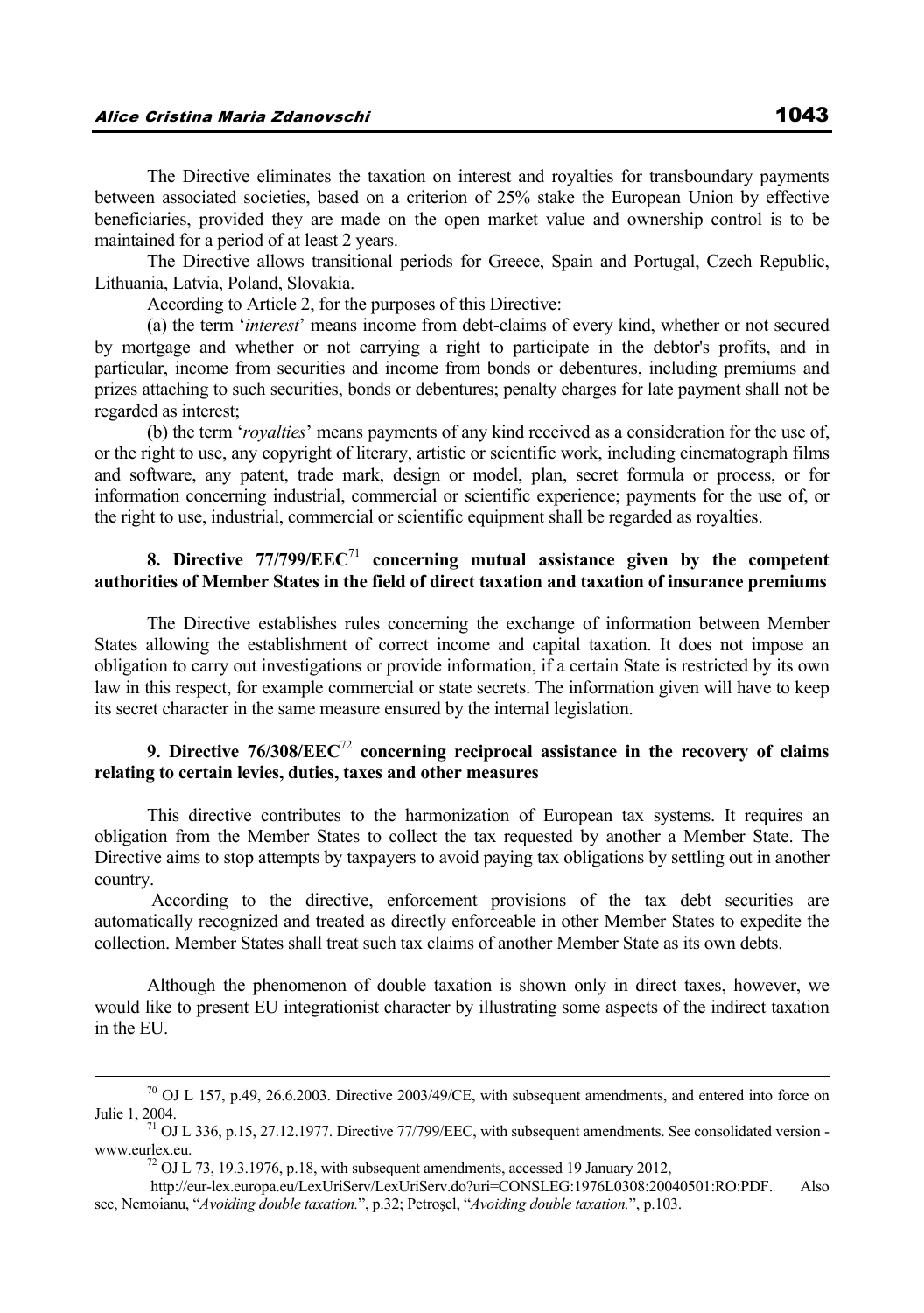#### **10. Indirect taxation in the European Union**

#### **10.1. Directive 2006/112/EC on the common system of value added tax**

Value added tax (VAT further) was instituted in the European Community since 1970.

According to doctrine<sup>73</sup>, the purpose of this tax was to perfect national tax systems by replacing the production and consumption taxes applied in the Member States and to avoid the cascade imposition.

And, in some cases, the European Union decided that the operations subject to VAT and VAT tax base must be the same for all Member States. In terms of tax rates for VAT, there are still differences being recorded concerning the quantum in different member states.

Also, according to the same opinions, based on the provisions of article 93 EC Treaty (now, Article 113 TFEU) several directives were adopted on VAT (1-13); but the sixth Directive is most relevant, **Directive 77/388/EEC** of decided in the 17 May 1977 Council, *concerning the harmonization of Member States relations, relating to turnover taxes - common system of value added tax: uniform basis of assessment*<sup>74</sup>.

Currently **the basic rules of the European VAT system** were established by **Directive 2006/112/EC** *on the common system of value added tax*75.

According to section 4 of the preamble to Directive 2006/112/CE, *the attainment of the objective of establishing an internal market* presupposes the application in Member States of legislation on turnover taxes that does not distort conditions of competition or hinder the free movement of goods and services. It is therefore necessary to achieve such harmonization of legislation on turnover taxes by means of a system of value added tax (VAT), *such as will eliminate, as far as possible, factors which may distort conditions of competition, whether at national or Community level*.

Also, "(5) A VAT system achieves the highest degree of simplicity and of neutrality when the tax is levied in as general a manner as possible and when its scope covers all stages of production and distribution, as well as the supply of services. It is therefore in the interests of the internal market and of Member States to adopt a common system which also applies to the retail trade.

(7) The common system of VAT should, even if rates and exemptions are not fully harmonized, result in neutrality in competition, such that within the territory of each Member State similar goods and services bear the same tax burden, whatever the length of the production and distribution chain".

Under the provisions of The Directive 2006/112/EC, value added tax is considered *a consumption tax*. *The ultimate goal of VAT is to tax consumption goods to final consumers*.

The transferring of the tax burden on the final user, established by provisions of the Directive, is provided by the application of certain principles<sup>76</sup>, namely: taxpayer principle; cost principle; VAT entry deduction principle; destination principle.

Regarding *the level of tax rates*, Member States applies a **standard rate of VAT**, which shall be fixed by each Member State as a percentage of the taxable amount and which shall be the same for the supply of goods and for the supply of services<sup>77</sup>, but this *standard rate may not be less than*  $^{78}$ *15%.*

 <sup>73</sup> Diaconu, "*Tax regulations*," p.14. 74 J.O L 145, p.1, 13.6.1977.

<sup>&</sup>lt;sup>75</sup> OJ L 347, p.1, 11.12.2006. Council Directive from 28 November 2006, entered into force on January 1, 2007, with subsequent amendments. Accessed 19 January 2012,

http://eur-lex.europa.eu/LexUriServ/LexUriServ.do?uri=CONSLEG:2006L0112:20110101:EN:PDF.<br><sup>76</sup> See, Diaconu, "*Tax regulations*," p.14-15.<br><sup>77</sup> According to art.96 Directive 2006/112/EC.

<sup>&</sup>lt;sup>78</sup> According to art.97 Directive 2006/112/EC, which states that from 1 January 2011 to December 31, 2015, the standard rate may not be less than 15%.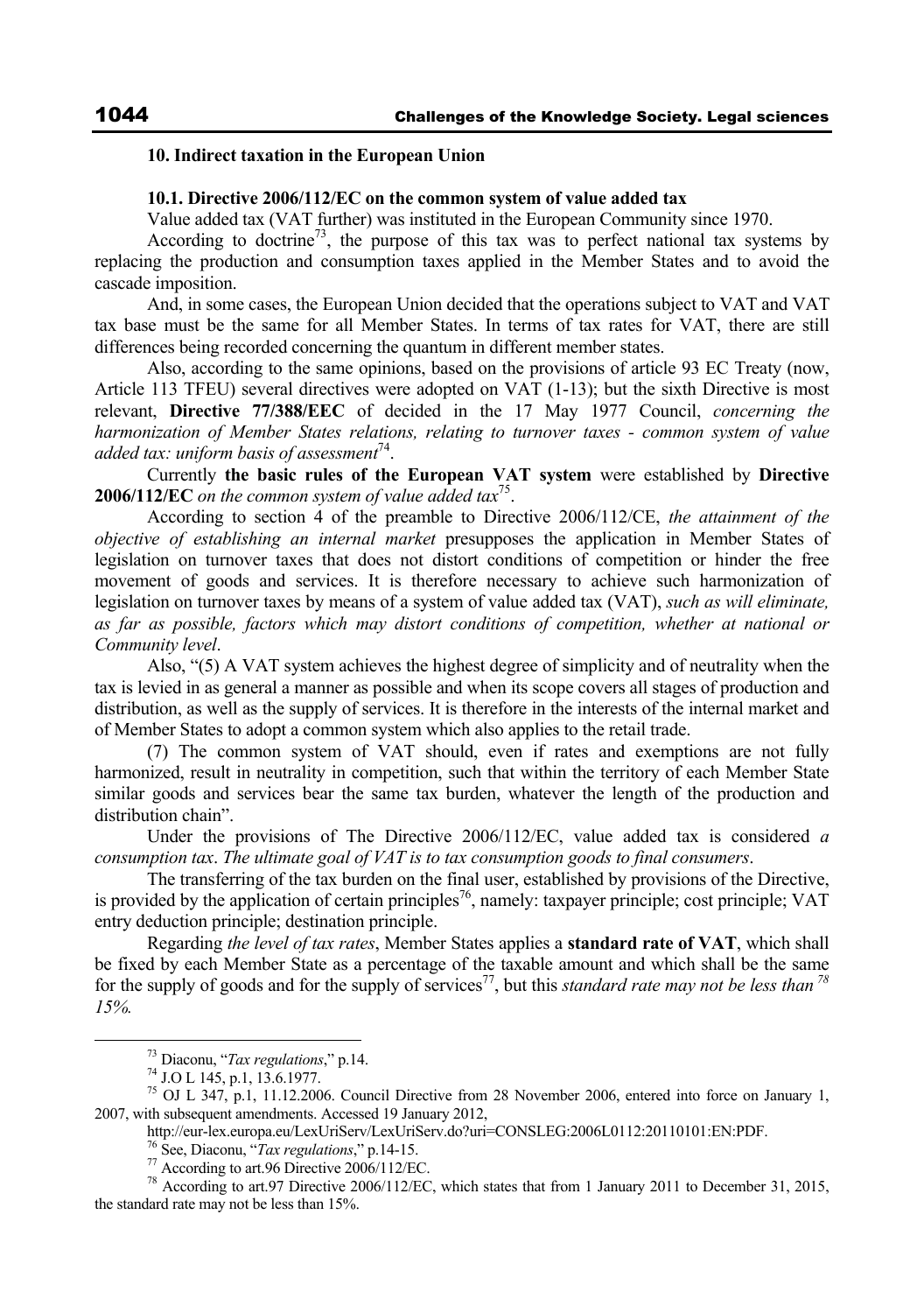However, according to art.98-99, Member States may apply **one or two reduced rates** of a list composed of a restrictive set of goods and services and the reduced rates shall be fixed as a percentage of the tax *which cannot be less than 5%*.

## **10.2. Directive 2008/118/EC on the general arrangements for excise duty and repealing Directive 92/12/EEC**

Excise duties were introduced in early 1993 by Council **Directive 92/12/EEC** of 25 February *concerning the general arrangements for products subjected to excise duty and on the holding, movement and monitoring of such products*<sup>79</sup>, in the context involved in the development of the internal market, which involved abolition of fiscal controls at internal borders between Member States. Over time, the legislation of this consumption taxes has been extensively modified to bring it up to date with the community directives, so the European Union harmonized the structure and set a series of minimum levels of excise duty.<sup>80</sup>

Excise taxes represent indirect consumption taxes or use of certain products, such as, manufactured tobacco, alcoholic beverages and mineral oils.

Currently, excise regime is established by **Directive 2008/118/EC** *concerning the general arrangements for excise duty and repealing Directive 92/12/EEC<sup>81</sup>, entered into force on the 15 of* January  $2009^{82}$ , and will apply throughout the European Union on 1 April 2010, at which date the Directive  $92/12/EEC^{83}$  is repealed.

For the implementation of the Directive, the Commission shall be assisted by a committee called "Committee on Excise Duties", according to article 43 of Directive 2008/118/EC. However, the rules of the Committee on Excise Duties are set out in Articles 5 and 7 of Decision 1999/468/EC<sup>84</sup> read in conjunction with Articles 43-44 of Directive 2008/118/EC.

According to article 1 of Directive 2008/118/EC the general arrangements for excise duty are established, directly or indirectly following certain products consumption:

a) energy products and electricity covered by Directive 2003/96/EC;

b) alcohol and alcoholic beverages covered by Directives 92/83/EEC and 92/84/EEC;

c) manufactured tobacco covered by Directives 95/59/EC, 92/79/EEC and 92/80/EEC.

Also, according to par.2 of art.1, Member States may levy other indirect taxes on excise goods for specific purposes, provided that those taxes comply with the Community tax rules applicable for excise duty or value added tax as far as determination of the tax base, calculation of the tax, chargeability and monitoring of the tax are concerned, but not including the provisions on exemptions.

Also, Member States may levy taxes on goods other than excise goods, provision of services, including those related to excisable products that cannot be characterized as turnover taxes. However, the collection of such taxes can not result in trade between Member States relating to border crossing formalities<sup>85</sup>

Products shall be subjected to excise duty rates at the time of production, extraction or their importation in the European Union.<sup>86</sup>

<sup>84</sup> See, in detail, art.5 and art.7 from Council Decision no. 468 of 28 June 1999 laying down the procedures for the exercise of implementing powers conferred on the Commission, published in OJ L 184, 17.7.1999, p.23. <sup>85</sup> According to par.3 art.1 Directive 2008/118/EC.

 <sup>79</sup> OJ L. 76, p.1, 23.3.1992.

<sup>80</sup> See, Diaconu, "*Tax regulations*," p.15. 81 OJ L 9, p.12, 14.1.2009.

<sup>82</sup> Art.49 Directive 2008/118/EC.

<sup>83</sup> Art.47 Directive 2008/118/EC.

<sup>86</sup> Art.2 Directive 2008/118/EC.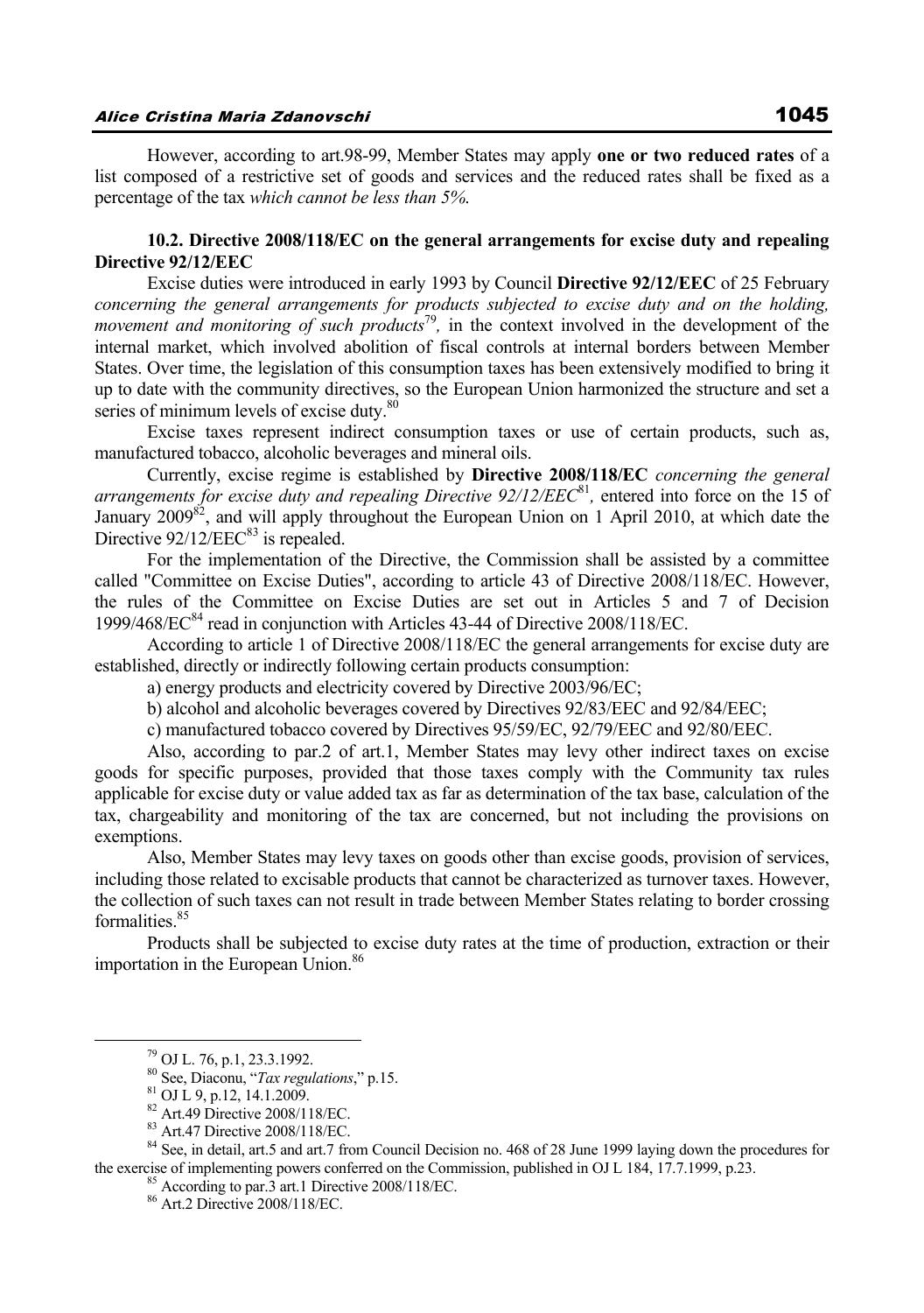Excise duty shall be levied and collected and, where appropriate, reimbursed or remitted according to the procedure laid down by each Member State. Member States shall apply the same procedures to national goods and to those from other Member States.<sup>87</sup>

Also the directive established in art. 12 excisable products which are exempt from excise duty if they are intended for use  $88$ . However, these exemptions are subject to the conditions and limits set by the host Member State and Member States may grant exemption from excise duty by a excise return<sup>89</sup>.

The Directive contains provisions on the production, processing and holding of excise products, and the movement and taxation after release for consumption.

Moreover, Directive 2008/118/EC specifies that to ensure the levels set by Member States is necessary for *the competent authorities to be able to track movement of excise goods* and, therefore, must *adopt on a system for monitoring these products*. Thus, according to the directive's preamble *the computerized system established by Decision no. 1152/2003/EC of the European Parliament and of the Council of 16 June 2003 on computerizing the movement and surveillance of excisable products* (OJ L 162, p. 5, 1.7.2003) *should be used*.

## **10.3. Regulation (EEC) no. 2913/92 establishing the Community Customs Code**<sup>90</sup>

One of the aims of the European Union was to establish a **common market**<sup>91</sup>, achieved by application and enforcement of the *four fundamental freedoms*, namely, *free movement of goods, persons, capital and services*. *Free movement of goods*92 involved and calls for a *customs union* to address all categories of goods and involving the prohibition between Member states of customs duties<sup>93</sup> on imports and exports or other charges having equivalent effect, on the adoption of a common customs tariff in their relations with third countries and the elimination of quantitative restrictions or measures having an equivalent effect between Member States.<sup>94</sup>

**The Customs Union**<sup>95</sup> is defined in art. XXIV of GATT, as the replacement of a single customs territory of several customs territories. The customs union is characterized by the fact that the participating countries abolish tariff barriers between them, and in relations with third parties they apply a common commercial policy, based on a single customs tariff<sup>96</sup>.

**The customs territory**<sup>97</sup> is described as the territory within which is in force a customs procedure, certain customs legislations. As a rule, the states customs territory corresponds to the

 $87$  According to art.9 par.2 Directive 2008/118/EC.<br> $88$  See, in detail, art. 12 Directive 2008/118/EC.

 $89$  According to par.2 art.12 Directive 2008/118/EC.

 $^{90}$  OJ L 302, 19.10.1992, p.1, with subsequent amendments.

<sup>91</sup> *Common market* or *internal market* comprises of an area without internal borders that must operate under the same conditions as a national market: goods, persons, capital and services to be moved into it with no border controls between Member States, following lack of border control example between regions of a state. See, Manolache, *Treaty*, <sup>92</sup> *TFUE* regulates this freedom to Articles 28-37.<br><sup>93</sup> *Customs taxes* represent those duties, imposed by the state when things go over the borders, respectively for

import, export or transit. The most commonly used are taxes on imports, because raising the price of goods, it will ultimately be borne by consumers, is restricting the import activity and it encourages the internal production; Dan Drosu Şaguna and Dan Şova, *Fiscal Law* (Bucharest: C.H. Beck, 2011), 242.<br><sup>94</sup> These provisions, which regulate the customs union and the prohibition of quantitative restrictions between

Member States, are directly applicable, and can be invoked before national courts, Manolache, *Treaty*, 224, 237 and

next. <sup>95</sup> Art.25 TFEU states: "between Member States Customs duties on imports and exports and charges having equivalent effect are forbidden. This prohibition shall also apply to customs duties of a fiscal nature".

<sup>&</sup>lt;sup>96</sup> Saguna and Sova, *Fiscal Law*, 240.<br><sup>97</sup> Art.3 Community Customs Code/UE defines *the coverage of the EU customs territory, thus, according to* art.3 par.3 "the customs territory of the Community/Union shall include the territorial waters, the inland maritime waters and the airspace of the Member States, and the territories referred to in paragraph 2, except for the territorial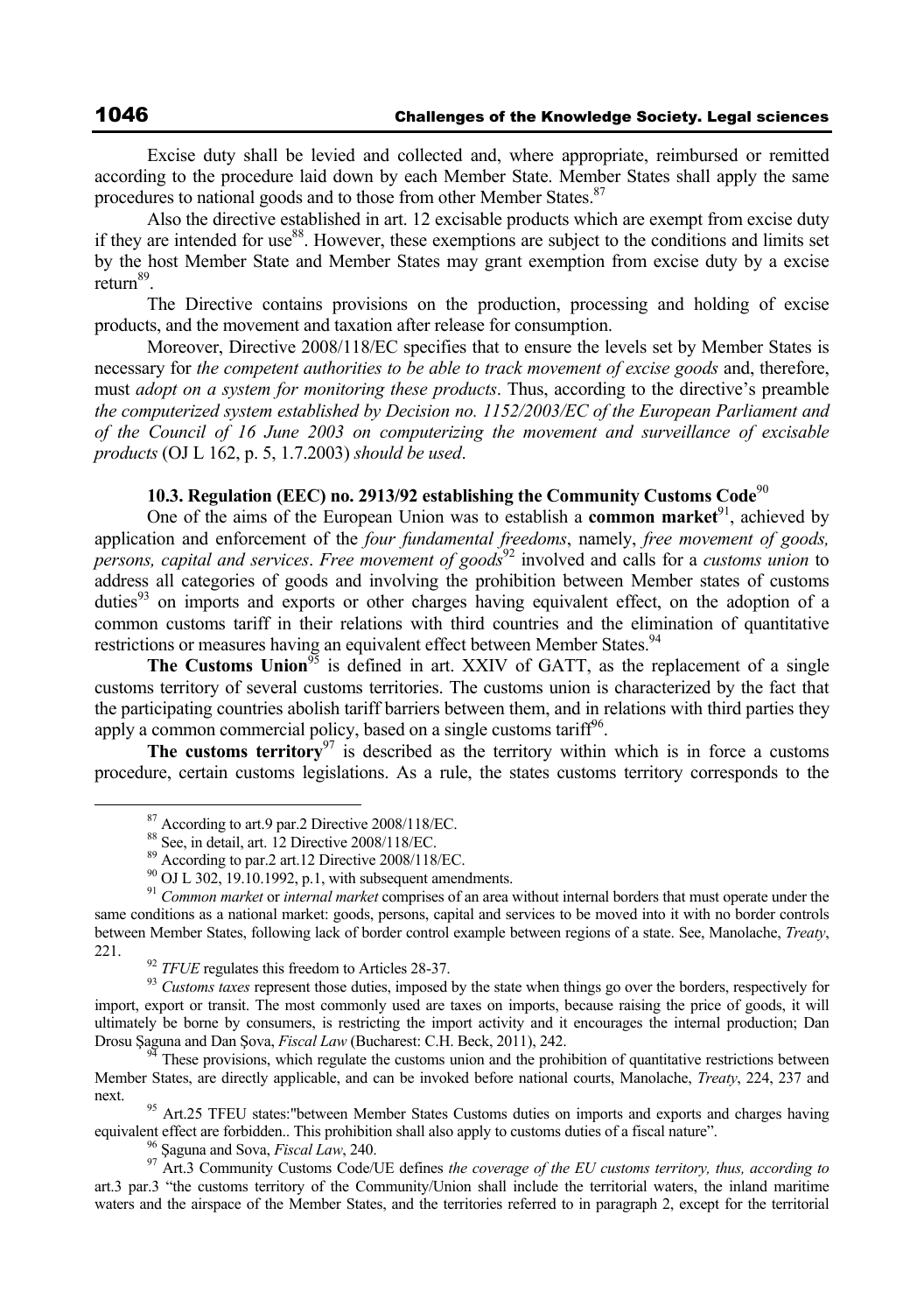national territory. But during the interwar period, states have agreed to issue special customs regimes through territorial expansion or reduction of customs territories. Forms of expansion of the customs territory are the *customs union* and *free trade areas*<sup>98</sup>, and the customs territory collapse is achieved by restricting the exemption from customs regime into force of a portion of a state, in this case, the customs borders no longer coincide with those of the State, these areas are called *free zones*. 99

The *customs union* shall involve *the prohibition on trade between Member States of customs duties and other charges having an equivalent effect*. Prohibition of customs duties has a wider range<sup>100</sup>, applying under Article 29 TFEU, not only to goods originating from a Member State, but also to those who come from a country that will be in free circulation between Member States once entered into the commercial circuit if the import formalities have been completed and any customs duties or charges having equivalent effect payable have been received in that Member State and have not received full or partial reduction of such fees and charges.

*Customs duties on imports or exports or any charge having equivalent effect* **includes**, as the CJEU decided that ..any pecuniary charges, whatever their size and their application or name, which are imposed unilaterally on domestic or foreign goods because they cross a border and not in the strict sense of duty"; that the fee is not required for States benefit not discriminatory or protective effect, does not increase prices because it is minimal or that the goods in question are not in competition with foreign products, is without consequence $101$ .

**Import duties** on the Community Customs Code provides that these are customs duties and charges having equivalent effect on the importation of goods and import charges introduced under the common agricultural policy or under the specific arrangements applicable to certain goods resulting from the processing of agricultural products $102$ .

And **export duties** are customs duties and charges having equivalent effect on the exportation of goods and export charges introduced under the common agricultural policy or under the specific arrangements applicable to certain goods resulting from the processing of agricultural products.<sup>103</sup>

Community Customs Code or, in light of Lisbon Treaty, EU Customs Code, Article 4 paragraph 7 specifies the following:

" '**Community goods**' means goods:

- wholly obtained in the customs territory of the Community/Union under the conditions referred to in Article 23 and not incorporating goods imported from countries or territories not forming part of the customs territory of the Community/Union. Goods obtained from goods placed under a suspensive arrangement shall not be deemed to have Community/Union status in cases of special economic importance determined in accordance with the committee procedure,

- imported from countries or territories not forming part of the customs territory of the Community/Union which have been released for free circulation,

waters, the inland maritime waters and the airspace of those territories which are not part of the customs territory of the Community/Union pursuant to paragraph 1". And art.3 par.2 Community Customs Code/UE presents the territories situated outside the territories that are considered part of the Community customs territory, taking into account the conventions and treaties applicable in their part.<br><sup>98</sup> These areas groups two or more customs territories from which they removed tariffs and restrictive trade

regulations. Block countries retain their independence in matters of trade policy; Saguna and Sova, *Fiscal Law*, 240.<br><sup>99</sup> Saguna and Sova, *Fiscal Law*, 240.<br><sup>100</sup> Manolache, *Treaty*, 223.<br><sup>101</sup> C. 24/68, Comisia c. Ita

Kos, preliminary judgment from 14 September 1995, par 14-16, in ECR, 1996, 7(I), 2675 *apud* Manolache, *Treaty*,

<sup>&</sup>lt;sup>102</sup> Art.4 alin.10 Community Customs Code. Also see, Council Regulation (EC) No 260/2009 on the common rules for imports (Codified version), OJ L 84, 31.3.2009, p.1.

<sup>&</sup>lt;sup>103</sup> Art.4 par.11 Community Customs Code. Also see Council Regulation (EC) No 1061/2009 establishing common rules for exports, OJ L 291, 7.11.2009, p.1.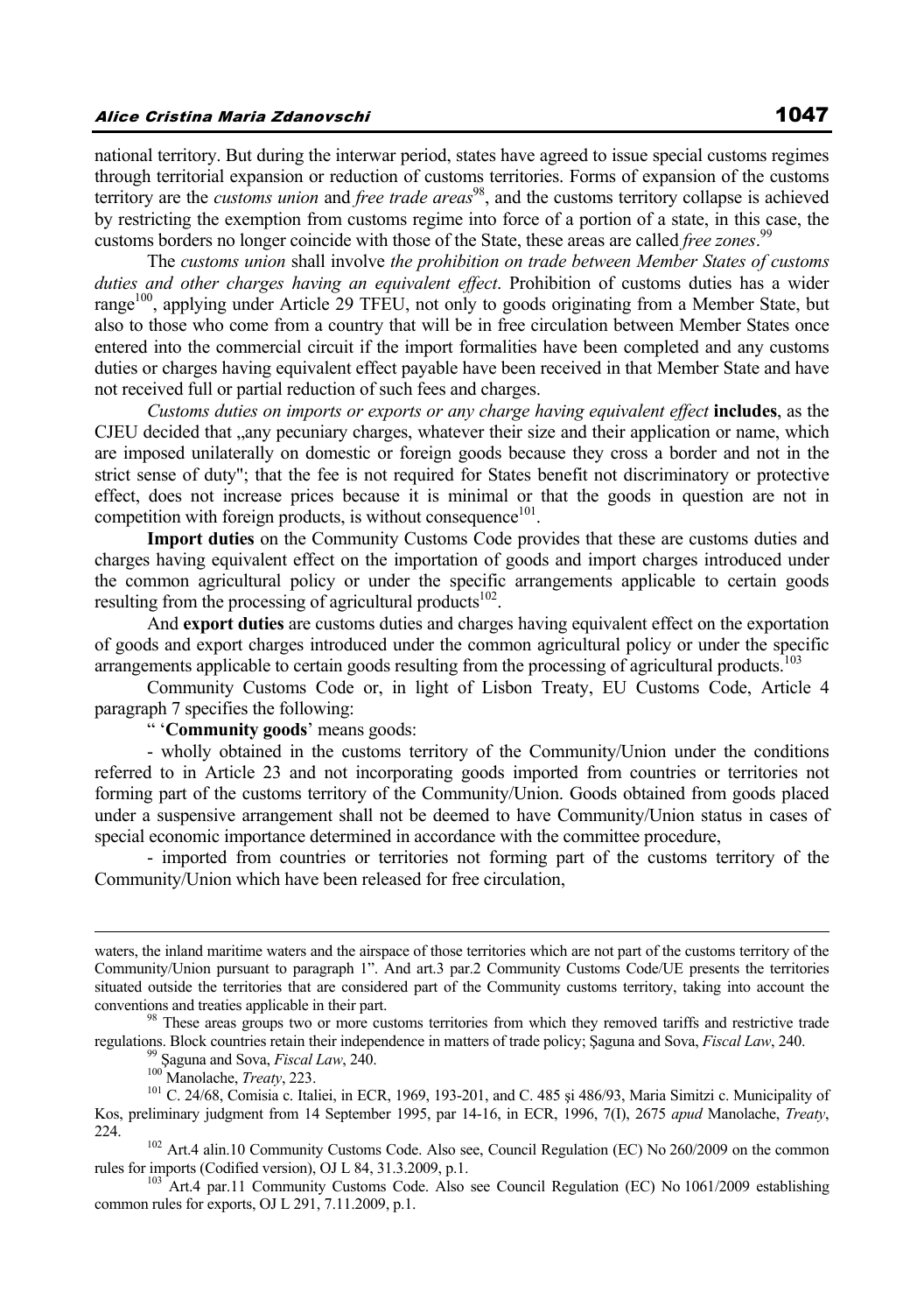- obtained or produced in the customs territory of the Community/Union, either from goods referred to in the second indent alone or from goods referred to in first and second indents".

Also, under art.4 par.8 '**non-Community goods**' means goods other than those referred to in paragraph 7 article 4. Without prejudice to Articles 163 and 164<sup>104</sup>, Community/Union goods shall lose their status as such when they are actually removed from the customs territory of the Community/Union.

 With regard to *charges having equivalent effect*, from community practice it shows that the mandatory level of which no derogation can be made and it is applied in a Member State by forwarding Customs agents was not considered as a tax having equivalent effect to a customs duty within the meaning of the Treaty, *if importers can actually choose whether or not to use the services of such persons with the result that the fee is not mandatory for anyone wishing to make a customs declaration*<sup>105</sup>. However, although a charge was applied similarly to domestic and imported products, it was considered to be *discriminatory if it was intended only to support activities that bring benefits to domestic product*<sup>106</sup>. And, in another case<sup>107</sup> in which the tax was imposed on both domestic products and those imported to finance a certain products industry, it was considered that a fee has equivalent effect to a customs duty if *three conditions* are fulfilled: *1)* It has the sole purpose of funding specific activities for the benefit of the domestic product.; *2)* the domestic product subject to tax and the domestic product that benefits are the same; *3)* taxes imposed on domestic products are collected in full.

Another condition for the existence of the *customs union* is *the adoption of a* **common customs tariff** *in their relations with third countries*, which is required at Community/EU borders. Any goods that will enter Community/EU territory shall be subject to this tariff, regardless of country of entry.

At the beginning of European integration during the transition period for establishing the common market, Member States declared their readiness to contribute to the development of international trade and the lowering of customs barriers by specific agreements based on reciprocity and mutual benefit, to reduce tariffs below the general level that could beneficiary to them as a result of establishing a customs union between them. These goals were achieved either by agreements with various countries, independently, or in GATT trade rounds throughout time (Dillon, Tokyo, Uruguay).<sup>108</sup>

 But the desire for uniform application of Community law materialized by Regulation no.950/68 of the Council of 28 June 1968 which established the Common Customs Tariff, which replaced the tariffs of the Member states. And from 1 January 1988 a new integrated tariff was established and statistical nomenclature system by Council's Regulation no.2658/87. *The Combined Nomenclature of the tariff rates* are based *on integrated tariff,* called "Taric", and takes into account the International Convention on the harmonized goods description and coding system adopted by the Customs Cooperation Council and signed by the Community.109

**Common Customs Tariff** nomenclature consists of afore mentioned tax percentages, other relevant taxes, tariff measures and tariff arrangements set out in the community110, the current

 <sup>104</sup> These articles deal with the internal transit goods in the Community. 105 C. 119/92 Comisia c. Italiei, judgment from February 1994, in ECR, 1994, 2, 393 apud Manolache, *Treaty*, 226. 106 C. 77/72, Capolongo c. Azienda Agricola Maya, preliminary judgment from 19 June 1973, in ECR, 1973, 1,

<sup>611 (</sup>quoted in J.Steiner, L.Woods, op.cit., p.143) *apud* Manolache, *Treaty*, p.226.<br><sup>107</sup> C. 77/76, Fratelli Cucchi Enterprise c. Alvez SpA, preliminary judgment from 25 May 1977, in ECR, 1977,

<sup>987 (</sup>quoted in J.Steiner, L.Woods, op.cit., pp.143-144) *apud* Manolache, *Treaty*, p.226.<br><sup>108</sup> See, Manolache, *Treaty*, p.226.<br><sup>109</sup> Manolache, *Treaty*, p.226-27.<br><sup>110</sup> See, P.J. Kapteyn, P. ver Loren van Themaat, op.c

op.cit., p.550 *apud* Manolache, *Treaty*, p.227.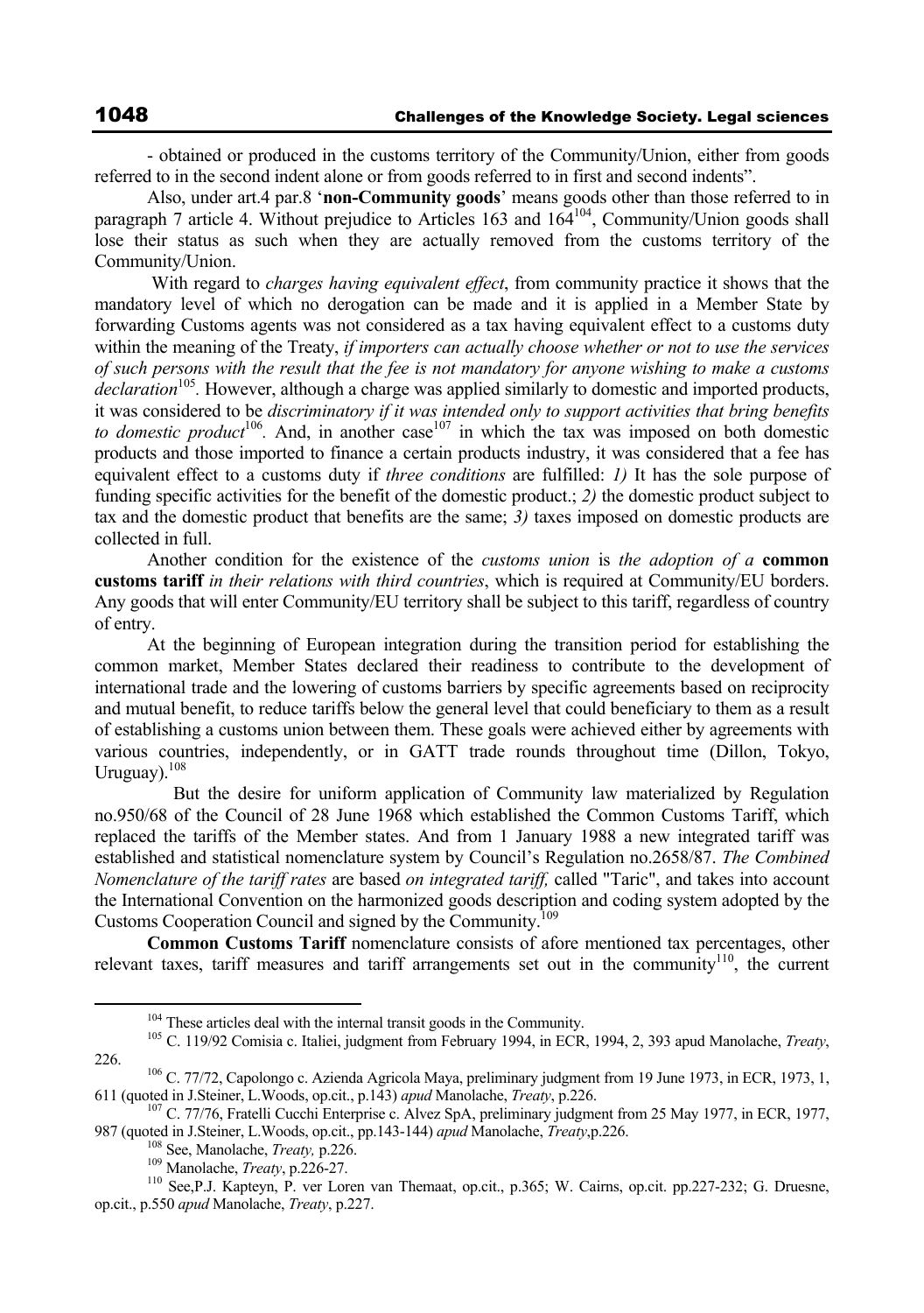version of the tariff is published annually in the Official Journal. There was also a **Community Customs Code**, adopted by Regulation no.2913/92 and for its application Regulation no.2454/93 of 2 July 1993 on the implementation of Council Regulation no.2913/92 establishing the Community Customs Code was adopted<sup>111</sup>.

*It is the responsibility of the Union in order to ensure that the imposition of taxes has a uniform impact on all Member States on trade with non-member States to determine and, if necessary, to change the customs duties and taxes payable on products from those countries*<sup>112</sup>. We can deduce that **customs duties are the same**, *without the need to distinguish according to the day of importation, as the* **Union's external border protection is the same**, *what distinguishes the customs union of simple free trade area where each member country retains its own customs tariff*113.

 Common Customs Tariff does not apply for a Community authority separated standing alone, but by national authorities of the Member States in whose territory the goods enter, acting on behalf of Communities/EU where they are framing the respective tariff classifications. But, according to Article 31 TFEU, the Common Customs Tariff duties are set by the Council on a Commission's proposal. $^{114}$ 

 Also, free movement of goods can be affected not only by imposing customs duties or charges having equivalent effect, but also *quantitative restrictions or other measures with equivalent effect or by controlling trade*. Expressly prohibited by Articles 34 and 35 TFEU quantitative restrictions on import and export, and also all measures having equivalent effect.

According to specialized literature<sup>115</sup>, *measures having equivalent effect to quantitative restrictions* have been defined by the Commission as any regulations and administrative provisions constituting a barrier to the import or export to be achieved, including those provisions and practices that would be more expensive making the import or export more difficult compared with domestic sales on the domestic market, but discrimination provisions applicable to imports and local products not constituting measures as having equivalent effect to quantitative restrictions.

In this subject Article 36 TFEU establishes the following exception: "The provisions of Articles 34 and 35 shall not preclude prohibitions or restrictions on imports, exports or goods in transit justified on grounds of public morality, public order, public safety, protection of health and life of humans, animals or plants, the protection of national treasures possessing artistic, historic or archaeological value or the protection of industrial and commercial property. However, prohibitions or restrictions shall not constitute a means of arbitrary discrimination or a disguised restriction on trade between Member States".

Furthermore, the EU external trade relations can meet certain *unfair practices*<sup>116</sup>, and among them are **dumping practices** and **subsidies (subsidies)**, and Regulation no.1225/2009117, governing the protection against dumping imports from countries not members of the European Union and Regulation no.597/2009118 on protection against subsidized imports from countries not members of the European Union are relevant in the matter.

<sup>&</sup>lt;sup>111</sup> OJ L 253, 11.10.1993, p.1.<br><sup>112</sup> C. 126/94; Aprile Srl c. Amministrazione delle Finanze dello Stato, preliminary judgment from 5 Octomber<br>1995, par. 34-37, in ECR, 1995, 9/10 (I), 2950-1 *apud* Manolache, *Treaty*,

<sup>&</sup>lt;sup>113</sup> In this regard, G. Druesne, op.cit., p.549 *apud* Manolache, *Treaty*, p.228.<br><sup>114</sup> Manolache, *Treaty*, p.228-29.<br><sup>115</sup> Doc. WQ 64, J. Of. C. 169/12/1967. Prohibition of quantitative restrictions and all measures h equivalent effect applies not only to national measures, but also to measures adopted by Community institutions – C. 114/96, Criminal proceedings against René Kieffer and Romain Thill, preliminary judgment from 25 June 1997, in

ECR, 1997, 6 (I), 3630 *apud* Manolache, *Treaty*, p.237-38.<br><sup>116</sup> See, in detail, Manolache, *Treaty*, 629 and next. Other unfair practices are obstacles to trade and counterfeiting.<br><sup>117</sup> OJ L 343, 22.12.2009, p.51.<br><sup>118</sup> OJ L 188, 18.7.2009, p.93.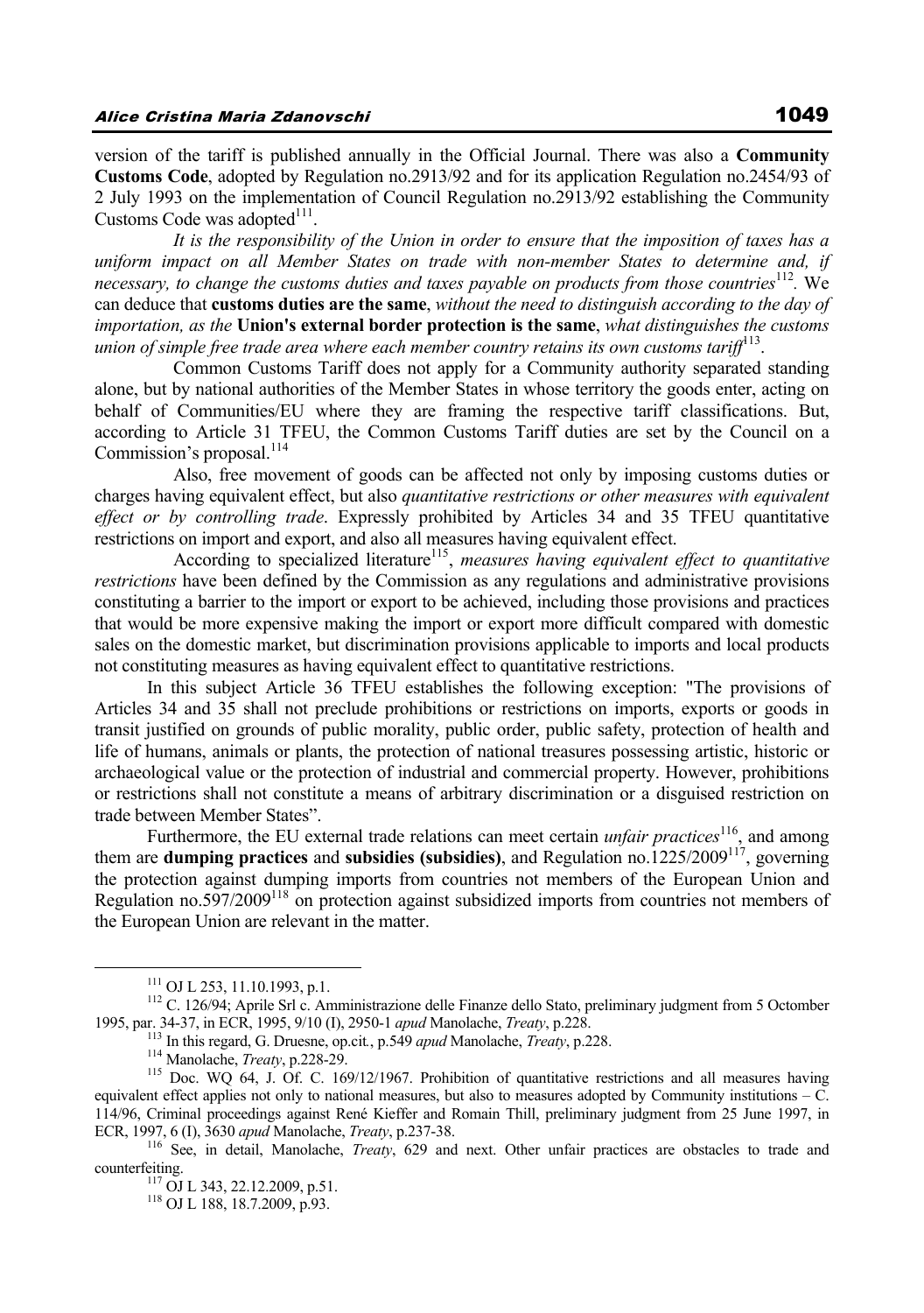#### **Conclusions**

The phenomenon of international double taxation erodes the development of international economic relations between states, representing a brake on the liberalization of the movement of goods, services, capital and persons.

This phenomenon is found only in cases of direct taxes, and in light of this, according to EU law, direct taxation is for the Member States, the latter must exercise that competence in accordance with EU law. This aspect is certified and resumed constantly by the jurisprudence. Often the best way to avoid this phenomenon is represented by double taxation conventions that eliminate or mitigate the resulting negative effects on the internal market resulting from the coexistence of national tax systems.

As for the relationship between double taxation conventions and European Union law, according the application priority of EU law in the EU, Member States may not convene, by bilateral tax conventions against Union rules. In consequence, European Union law prevails the provisions of the bilateral tax conventions.

However, the Court may not examine the report of a national measure and the provisions of an agreement to avoid double taxation, because the scope of a bilateral tax agreements concluded by Member States is limited to natural or legal persons specified therein.

Today there is no obligation for Member States to effectively eliminate double taxation, bilateral agreements sustain that the States are making sustained efforts to eliminate them. However elimination of double taxation in the European Union represented and represents one of the objectives of the Union.

Through the jurisprudence in the way of taxation, there is a "negative harmonization" manifestation. The Court of Justice of the European Union removes, by law, incompatible national legislation that cannot set up a tax system compatible with the common market; therefore this integration is a negative matter only by abolishing all incompatible systems, without proposing an acceptable alternative.

Nevertheless, the steps taken by now, for example, the directives issued on the basis of subsidiary principle in the field of direct taxation, establishing an arbitration procedure to avoid double taxation, are hailed, under the criticism of priority to safeguard the legal persons to the individuals' loss.

 We also consider commendable the European Commission proposal to regulate a common system of calculating the tax base of companies operating in the EU - a common consolidated corporative tax base (CCCTB), which ultimately seeks significant reduction in administrative burden, the compliance costs and legal uncertainty currently faced by EU companies, offering companies a unique set of rules for calculating the tax base and the ability to transmit a single consolidated tax return of a single administration for all activities conducted within the EU. Of course, it remains to follow the implementation of this possible Directive.

Thus, in the contemporary context of liberalization of movement of goods, services, capital and persons, and economic diversification of international financial relations, moving from regional to a global plan of interdependence on the one hand, and in the context of the integration process intensifying the European Union, the European Community - Pillar I, on the other hand, we believe that the management of the double taxation phenomenon in the EU is in the early stages, although European construction has over 50 years since it was established.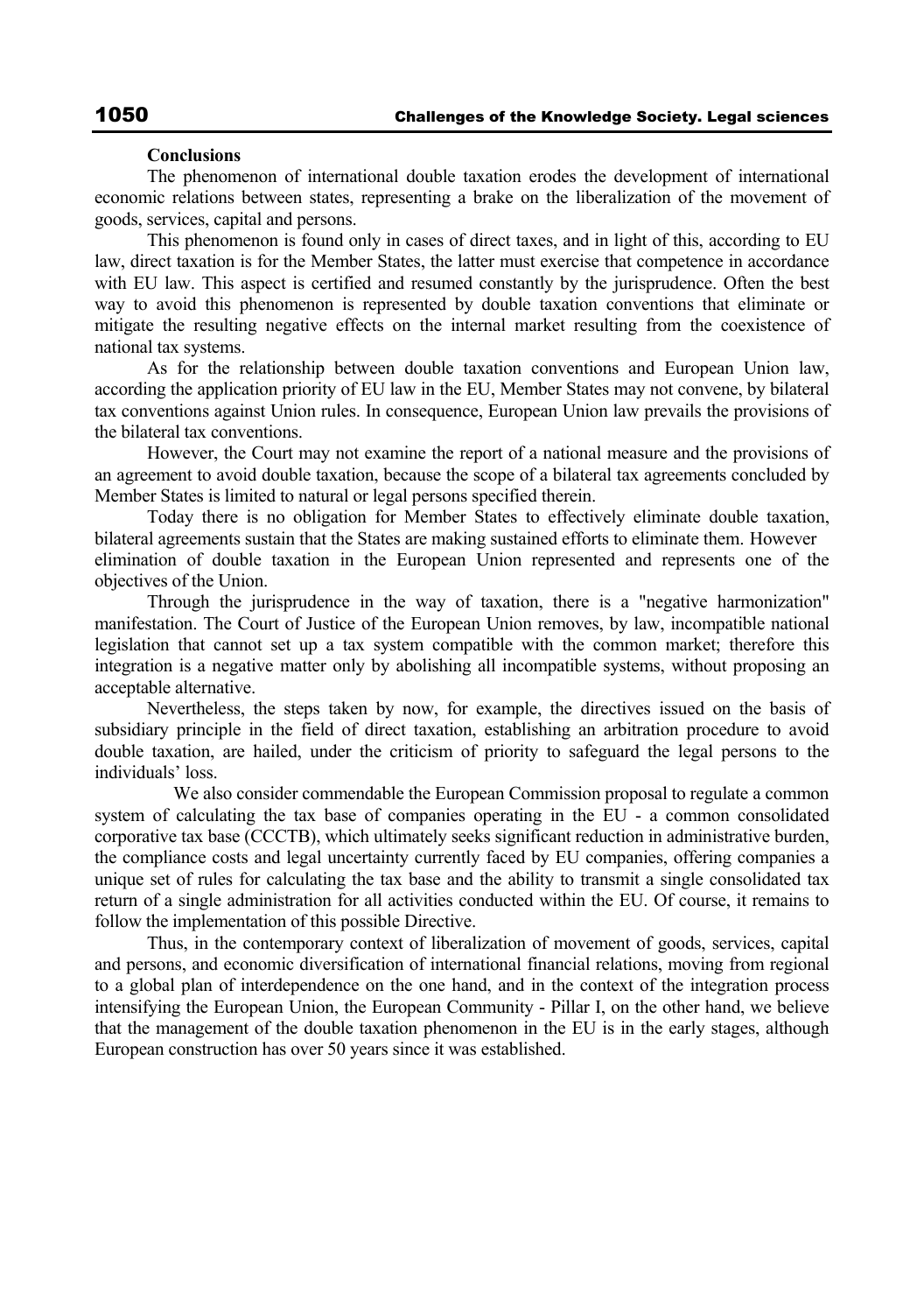## **References**

I. Treaty, momographs, courses

- Brezeanu, Petre; Ilie Şimon and Sorin Celea. European Taxation, (Bucharest, Economic, 2005).
- Brezeanu, Petre. European Finance, (Bucharest, C.H. Beck, 2007).
- Fuerea, Augustin. European Union Manual, (Bucharest, Legal Universe, 2006).
- Gornig, Gilbert, and Ioana Eleonora Rusu. European Union Law, (Bucharest, C. H. Beck, 2007).
- Manolache, Octavian. Community Law Treaty, (Bucharest, C. H. Beck, 2006).
- Moşteanu, Narcisa Roxana. International double taxation, (Bucharest, Didactic and Pedagogic Publishing House, R.A., 2003).
- Nemoianu, Daniela Camelia. "Avoiding double taxation in the context of bringing Romanian legislation to the European Union standards." (PhD Thesis, University of Bucharest, 2005).
- Petroşel, Florin Norocel. "Avoiding double taxation in international relations." (PhD Thesis, University of Bucharest, 2007).
- Postolache, Rada, Financial Law, (Bucharest, C. H. Beck, 2009).
- Şaguna, Dan Drosu and Dan Şova. Tax Law, (Bucharest, C.H. Beck, 2011).
- Şaguna, Dan Drosu and Mihaela Tofan. Financial and fiscal European Law, (Bucharest, C.H. Beck, 2010).
- Scǎunaş, Stelian. European Union, (Bucharest, C. H. Beck, 2008).
- Sozza, Guerrino. La fiscalità internazionale, (Milano, Edizioni Fag, 2010).
- Ştefan, Tudorel and Beatrice Andreşan-Grigoriu. Community law, (Bucharest, C. H. Beck, 2007).
- Zdanovschi, Alice Cristina Maria. "International Taxation."( PhD Thesis, University of Bucharest, 2011).

II. Articles, studies

- Banu, Mihai. Note to cause C-376/03, D. c. Inspecteur van de Belastingdienst/Particulieren/Ondernemingen buitenland te Heerlen, Judgment made on the 5 of July 2005, not published, Journal of Romanian Community Law 3 (2006): 133-149.
- Bufan, Radu. "Taxation of transactions with foreign elements (I)." Commercial Law Journal 1 (2005): 167-192.
- Diaconu , Nicoleta. "Tax regulations in the European Union." Commercial Law Journal 2 (2009): 5-12.
- Moise, Raluca. "Freedom of establishment under Community law and direct taxation." Romanian Journal of Community Law 3 (2005): 64-70.
- Lyons, Timothy. "Direct taxation and the Court of Justice: the Virtues of Consistency." Communication presented at the "Community Taxation: Recent Developments and Future Perspectives" Conference, Trier, October 30-31, 2003.
- Stefan, Elena Emilia. "European Society (I) (Societas Europaea)." Commercial Law Journal 1 (2007): 105-19.
- $\blacktriangleright$  Stefan, Elena Emilia "European Society (II) (Societas Europaea)." Commercial Law Journal 2 (2007): p.105-18;
- Truichici, Adrian-Milutin. "General considerations in the commercial european society ('Societas Europaea')." Commercial Law Journal11 (2008): p.48-53.
- Zdanovschi, Alice Cristina Maria. "The concept of fiscal sovereignty" Communication presented at the Scientific Session of Teachers of Legal and Administrative Sciences Faculty, Christian University "Dimitrie Cantemir", Bucharest, April 7, 2011.

III. Legislation, jurisprudence

- Case C-298/05: Judgment of the Court (First Chamber) of 6 December 2007 Columbus Container Services BVBA & Co. v Finanzamt Bielefeld-Innenstadt.
- Cauza C-194/06 Staatssecretaris van Financiën v. Orange European Smallcap Fund NV, judgment made in 20 of may 2008; www.eurlex.eu;
- Cause C-101/05 Skatteverket versus A, judgment made in 18 december 2007; www.eurlex.eu;
- Convention 90/346/CEE on eliminating double taxation connected with the profits adjustments (Arbitration Convention);
- Council Decision no. 468 of 28 June 1999 laying down the procedures for the exercise of implementing powers conferred on the Commission